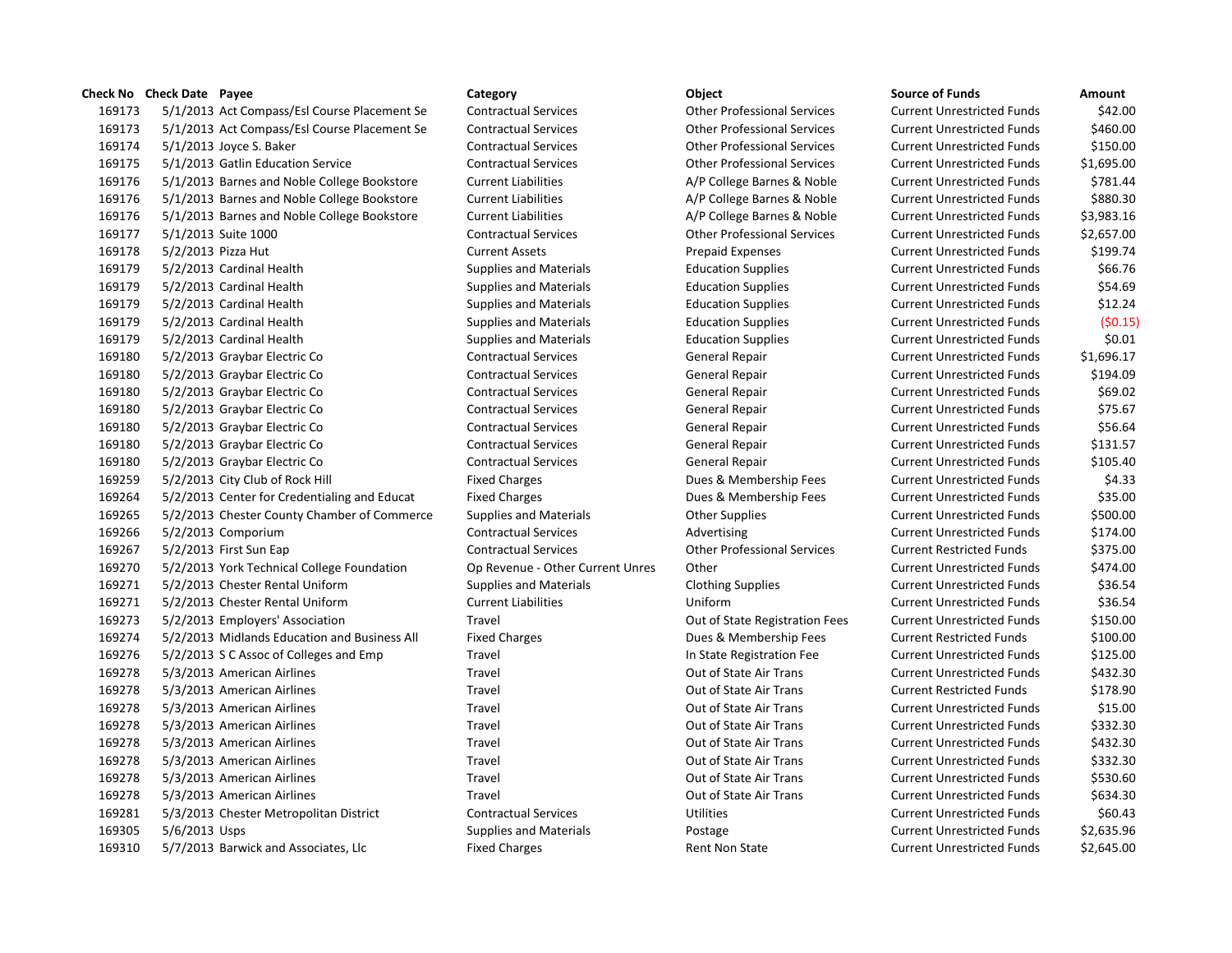5/7/2013 Barwick and Associates, Llc Fixed Charges Rent Non State Current Unrestricted Funds (\$79.00) 5/7/2013 Chester Metropolitan District Contractual Services Utilities Current Unrestricted Funds \$268.73 5/7/2013 U.S. Postal Service Supplies and Materials Postage Current Unrestricted Funds \$1,300.00 5/9/2013 Budget and Control Board Supplies and Materials Motor Vehicle Current Unrestricted Funds \$455.00 5/9/2013 Budget and Control Board Supplies and Materials Motor Vehicle Current Unrestricted Funds \$1,039.35 5/9/2013 Materials Management Officer Supplies and Materials Other Supplies Current Unrestricted Funds \$90.00 5/9/2013 Office of Insurance Services Current Liabilities State Opt Life Current Unrestricted Funds \$6,352.06 5/9/2013 Office of Insurance Services Current Liabilities State Dental Employee Current Unrestricted Funds \$4,806.10 5/9/2013 Office of Insurance Services Current Liabilities State Insurance Employee Current Unrestricted Funds \$163,257.98 5/9/2013 Office of Insurance Services Current Liabilities Dep Life Insurance Current Unrestricted Funds \$110.36 5/9/2013 Office of Insurance Services Current Liabilities Supp Long Term Disability Current Unrestricted Funds \$1,660.54 5/9/2013 Office of Insurance Services Current Liabilities Dental Plus Employee Current Unrestricted Funds \$3,560.58 5/9/2013 Office of Insurance Services Current Liabilities Tobacco Surcharge Current Unrestricted Funds \$1,300.00 5/9/2013 Office of Insurance Services Current Liabilities State Vison Plan Current Unrestricted Funds \$1,468.32 5/9/2013 Panera Llc Supplies and Materials Food Supplies Current Unrestricted Funds \$129.14 169318 5/11/2013 Southeastern Paper Group, Inc Supplies and Materials Janitorial Supplies Current Unrestricted Funds \$243.96 5/11/2013 Southeastern Paper Group, Inc Supplies and Materials Janitorial Supplies Current Unrestricted Funds \$467.38 169318 5/11/2013 Southeastern Paper Group, Inc Supplies and Materials Janitorial Supplies Current Unrestricted Funds \$243.96 5/11/2013 Joyce S. Baker Contractual Services Other Professional Services Current Unrestricted Funds \$150.00 5/11/2013 Baker and Taylor Equipment Library Books, Maps & Film Current Unrestricted Funds \$188.64 5/11/2013 Baker and Taylor Equipment Library Books, Maps & Film Current Unrestricted Funds \$15.23 5/11/2013 Baker and Taylor Equipment Library Books, Maps & Film Current Unrestricted Funds \$155.43 5/11/2013 Baker and Taylor Equipment Library Books, Maps & Film Current Unrestricted Funds \$11.23 5/11/2013 Baker and Taylor Equipment Library Books, Maps & Film Current Unrestricted Funds \$27.46 5/11/2013 Baker and Taylor Equipment Library Books, Maps & Film Current Unrestricted Funds \$258.71 5/11/2013 Baker and Taylor Equipment Library Books, Maps & Film Current Unrestricted Funds \$57.04 5/11/2013 Baker and Taylor Equipment Library Books, Maps & Film Current Unrestricted Funds \$15.25 5/11/2013 Baker and Taylor Equipment Library Books, Maps & Film Current Unrestricted Funds \$16.93 5/11/2013 Baker and Taylor Equipment Library Books, Maps & Film Current Unrestricted Funds \$287.30 5/11/2013 Baker and Taylor Equipment Library Books, Maps & Film Current Unrestricted Funds \$389.02 5/11/2013 Baker and Taylor Equipment Library Books, Maps & Film Current Unrestricted Funds \$54.23 5/11/2013 Baker and Taylor Equipment Library Books, Maps & Film Current Unrestricted Funds \$93.84 5/11/2013 Baker and Taylor Equipment Library Books, Maps & Film Current Unrestricted Funds \$246.60 5/11/2013 Baker and Taylor Equipment Library Books, Maps & Film Current Unrestricted Funds \$63.96 5/11/2013 Baker and Taylor Equipment Library Books, Maps & Film Current Unrestricted Funds \$95.92 5/11/2013 Baker and Taylor Equipment Library Books, Maps & Film Current Unrestricted Funds \$63.99 5/11/2013 Baker and Taylor Equipment Library Books, Maps & Film Current Unrestricted Funds \$63.99 5/11/2013 Data Network Solutions Inc Contractual Services Other Contractual Services Current Unrestricted Funds \$307.12 5/11/2013 Data Network Solutions Inc Contractual Services Other Contractual Services Current Unrestricted Funds \$395.12 5/11/2013 Dell Computer Corporation Contractual Services Data Processing Serv Current Unrestricted Funds \$6,780.00 5/11/2013 Education to Go Contractual Services Other Professional Services Current Unrestricted Funds \$1,105.00 5/11/2013 Ellucian Inc Contractual Services Other Professional Services Current Unrestricted Funds \$1,787.50 5/11/2013 Ellucian Inc Contractual Services Other Professional Services Current Unrestricted Funds \$4,050.00 5/11/2013 Firstlab Contractual Services Other Professional Services Current Unrestricted Funds \$32.75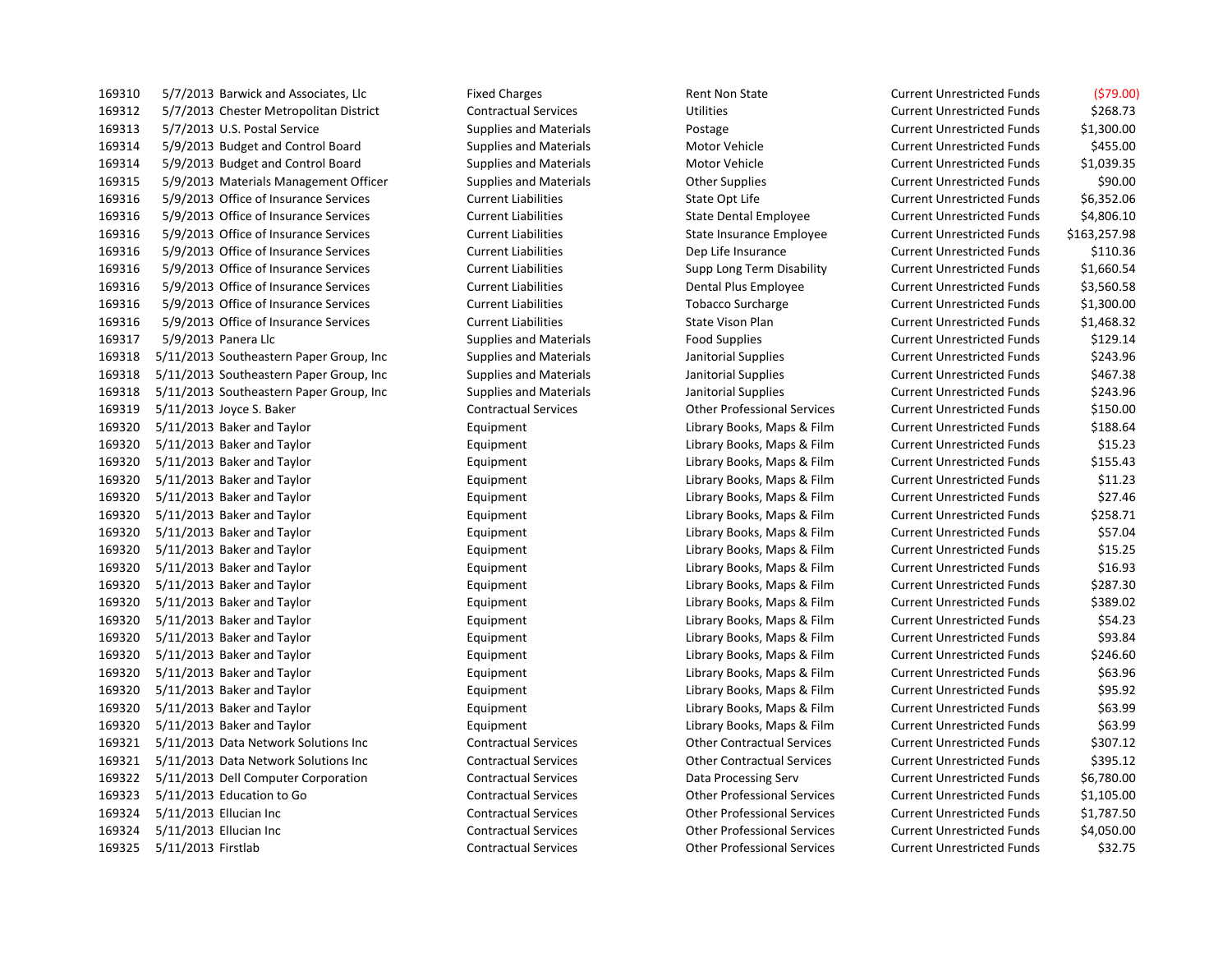5/11/2013 Galls, an Aramark Company Supplies and Materials Clothing Supplies Current Unrestricted Funds \$130.77 5/11/2013 Gatlin Education Service Contractual Services Other Professional Services Current Unrestricted Funds \$1,395.00 5/11/2013 Graybar Electric Co Contractual Services General Repair Current Unrestricted Funds \$96.30 5/11/2013 Honey Baked Ham Company Supplies and Materials Food Supplies Current Unrestricted Funds \$381.13 5/11/2013 Honey Baked Ham Company Supplies and Materials Food Supplies Current Unrestricted Funds \$268.55 5/11/2013 Kone Inc Contractual Services Other Contractual Services Current Unrestricted Funds \$440.00 5/11/2013 McVeigh & Mangum Engineering, Inc Contractual Services Other Professional Services County Projects \$1,500.00 5/11/2013 Mechanical Systems & Sevices, Inc Contractual Services General Repair Current Unrestricted Funds \$20.00 5/11/2013 Mechanical Systems & Sevices, Inc Contractual Services General Repair Current Unrestricted Funds \$93.00 5/11/2013 Mechanical Systems & Sevices, Inc Contractual Services General Repair Current Unrestricted Funds \$20.00 5/11/2013 Melanie Rowe Catering Supplies and Materials Food Supplies Current Unrestricted Funds \$1,424.11 5/11/2013 Melanie Rowe Catering Supplies and Materials Food Supplies Current Unrestricted Funds \$10,680.00 5/11/2013 Mid-Carolina Ahec, Inc. Contractual Services Other Professional Services Current Unrestricted Funds \$90.00 5/11/2013 Mid-Carolina Ahec, Inc. Contractual Services Other Professional Services Current Unrestricted Funds \$68.00 5/11/2013 My Spanish Teacher.Com Contractual Services Other Professional Services Current Unrestricted Funds \$50.00 169336 5/11/2013 Oce' Imagistec Inc **Fixed Charges** Fixed Charges Rental Other Current Unrestricted Funds \$20.70 5/11/2013 Panera Llc Supplies and Materials Food Supplies Current Unrestricted Funds \$82.64 5/11/2013 Photomed Int. Supplies and Materials Education Supplies Current Unrestricted Funds \$1,499.00 5/11/2013 Photomed Int. Supplies and Materials Education Supplies Current Unrestricted Funds \$24.00 5/11/2013 Porter Paints Contractual Services General Repair Current Unrestricted Funds \$57.50 5/11/2013 Porter Paints Contractual Services General Repair Current Unrestricted Funds \$116.29 5/11/2013 S C State Board for Tech and Comp E Contractual Services Other Contractual Services Current Unrestricted Funds \$7,965.00 5/11/2013 SC Manufacturing Extension Partners Contractual Services Other Professional Services Current Unrestricted Funds \$3,600.00 5/11/2013 Simplex Grinnell Lp Permanent Improvements Other Permanent Imp State Def Maintenance \$189.00 5/11/2013 Simplex Grinnell Lp Permanent Improvements Other Permanent Imp State Def Maintenance \$988.00 169343 5/11/2013 Snipes Supplies and Materials Janitorial Supplies Current Unrestricted Funds 5330.84 5/11/2013 Staffmark Contractual Services Other Contractual Services Current Unrestricted Funds \$1,193.80 5/11/2013 Staffmark Contractual Services Other Professional Services Current Unrestricted Funds \$255.40 5/11/2013 Staffmark Contractual Services Other Contractual Services Current Unrestricted Funds \$1,193.80 5/11/2013 Staffmark Contractual Services Other Professional Services Current Unrestricted Funds \$255.40 5/11/2013 Staffmark Contractual Services Other Professional Services Current Unrestricted Funds \$504.42 169345 5/11/2013 Stephens Office Systems Supplies and Materials Current Unrestricted Funds \$8,730.72 169345 5/11/2013 Stephens Office Systems Supplies and Materials Current Unrestricted Funds Supplies Current Unrestricted Funds \$1,116.00 5/11/2013 U Save Auto Rental Travel Travel Current Unrestricted Funds \$63.64 5/11/2013 U Save Auto Rental Travel Travel Current Unrestricted Funds \$48.02 5/11/2013 Waste Management of the Carolinas Contractual Services Utilities Current Unrestricted Funds \$186.55 5/11/2013 Carolyn Winslow Contractual Services Other Professional Services Current Unrestricted Funds \$1,212.00 5/11/2013 Carolyn Winslow Contractual Services Other Professional Services Current Unrestricted Funds \$1,212.00 5/10/2013 Materials Management Officer Travel In State Registration Fee Current Unrestricted Funds \$100.00 5/10/2013 S C Dept of Motor Vehicle Fixed Charges Dues & Membership Fees Current Unrestricted Funds \$50.00 5/10/2013 S C Dept of Motor Vehicle Fixed Charges Dues & Membership Fees Current Unrestricted Funds \$20.00 5/10/2013 S C Dept of Motor Vehicle Fixed Charges Dues & Membership Fees Current Unrestricted Funds \$20.00 5/10/2013 S C Dept of Motor Vehicle Fixed Charges Dues & Membership Fees Current Unrestricted Funds \$20.00

5/10/2013 S C State Board for Tech and Comp E Contractual Services Education & Training Serv Current Unrestricted Funds \$538.82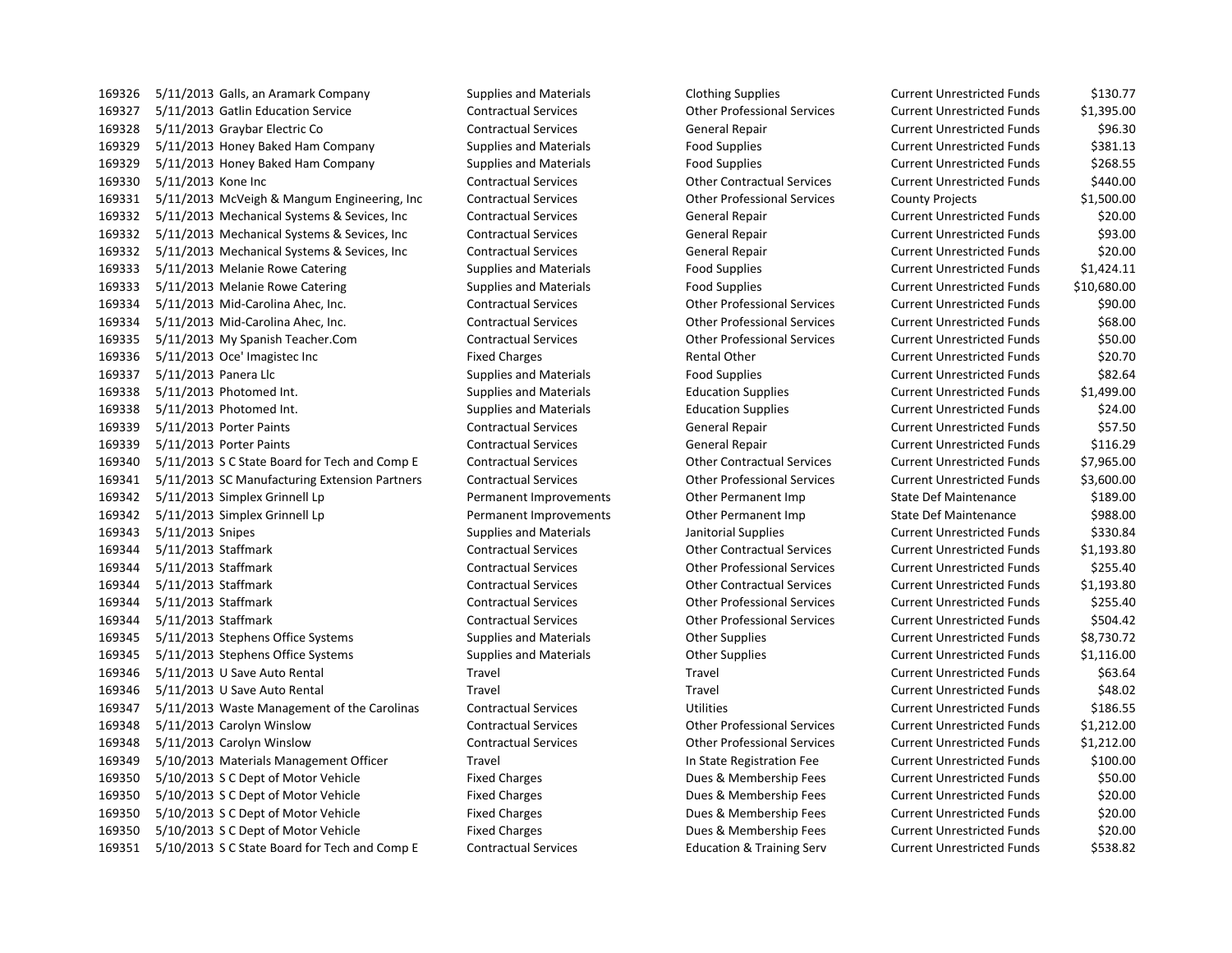5/10/2013 Towneplace Suites by Marriot Travel Travel Current Unrestricted Funds \$98.79 5/13/2013 Sysco Food Services of Charlotte Ll Supplies and Materials Food Supplies Current Unrestricted Funds \$17.45 5/13/2013 Sysco Food Services of Charlotte Ll Supplies and Materials Food Supplies Current Unrestricted Funds \$1,178.33 5/13/2013 Sysco Food Services of Charlotte Ll Supplies and Materials Food Supplies Current Unrestricted Funds \$82.61 5/13/2013 Sysco Food Services of Charlotte Ll Supplies and Materials Food Supplies Current Unrestricted Funds \$1,416.60 5/13/2013 Sysco Food Services of Charlotte Ll Supplies and Materials Food Supplies Current Unrestricted Funds \$1,436.12 5/13/2013 Sysco Food Services of Charlotte Ll Supplies and Materials Food Supplies Current Unrestricted Funds \$1,644.36 5/14/2013 Galls, an Aramark Company Supplies and Materials Clothing Supplies Current Unrestricted Funds \$168.00 5/14/2013 Galls, an Aramark Company Supplies and Materials Clothing Supplies Current Unrestricted Funds \$132.00 5/14/2013 Galls, an Aramark Company Supplies and Materials Clothing Supplies Current Unrestricted Funds \$132.00 5/14/2013 Galls, an Aramark Company Supplies and Materials Clothing Supplies Current Unrestricted Funds \$96.00 5/14/2013 Galls, an Aramark Company Supplies and Materials Clothing Supplies Current Unrestricted Funds \$50.00 5/14/2013 Galls, an Aramark Company Supplies and Materials Clothing Supplies Current Unrestricted Funds \$5.00 5/14/2013 Galls, an Aramark Company Supplies and Materials Clothing Supplies Current Unrestricted Funds \$7.00 5/14/2013 Galls, an Aramark Company Supplies and Materials Clothing Supplies Current Unrestricted Funds \$45.00 5/14/2013 Justin Tsugranes Current Assets Prepaid Expenses Current Unrestricted Funds \$150.00 5/14/2013 Aramark Services Current Assets Prepaid Expenses Current Unrestricted Funds \$1,995.90 5/16/2013 Forms and Supply Inc Supplies and Materials Education Supplies Current Restricted Funds \$2,670.72 5/16/2013 Forms and Supply Inc Supplies and Materials Education Supplies Current Restricted Funds \$279.56 5/16/2013 Forms and Supply Inc Supplies and Materials Education Supplies Current Unrestricted Funds \$667.68 5/16/2013 Forms and Supply Inc Supplies and Materials Education Supplies Current Unrestricted Funds \$69.90 5/16/2013 Forms and Supply Inc Supplies and Materials Education Supplies Current Restricted Funds \$483.32 5/16/2013 Forms and Supply Inc Supplies and Materials Education Supplies Current Unrestricted Funds \$241.66 5/16/2013 Forms and Supply Inc Supplies and Materials Education Supplies Current Unrestricted Funds \$69.89 5/16/2013 Simplex Grinnell Lp Contractual Services Other Professional Services State Def Maintenance \$16,572.42 5/16/2013 Simplex Grinnell Lp Contractual Services Other Professional Services State Def Maintenance \$1,270.56 5/16/2013 Simplex Grinnell Lp Contractual Services Other Professional Services State Def Maintenance \$597.96 5/16/2013 Simplex Grinnell Lp Contractual Services Other Professional Services State Def Maintenance \$4,087.04 5/16/2013 Simplex Grinnell Lp Contractual Services Other Professional Services State Def Maintenance \$48.40 5/16/2013 Honey Baked Ham Company Supplies and Materials Food Supplies Current Unrestricted Funds \$266.96 5/16/2013 Chester Metropolitan District Contractual Services Utilities Current Unrestricted Funds \$81.43 5/17/2013 Chief Student Services Officer Peer Travel In State Registration Fee Current Unrestricted Funds \$25.00 5/17/2013 Chronicle of Higher Education Supplies and Materials Office Supplies Current Unrestricted Funds \$78.00 5/17/2013 City Club of Rock Hill Fixed Charges Dues & Membership Fees Current Unrestricted Funds \$33.33 5/17/2013 Cupa-Hr Travel Out of State Registration Fees Current Unrestricted Funds \$755.00 5/17/2013 Cupa-Hr Travel Out of State Registration Fees Current Unrestricted Funds \$755.00 5/17/2013 First Sun Eap Contractual Services Other Professional Services Current Restricted Funds \$525.00 5/17/2013 Grant Training Center Travel Out of State Registration Fees Current Unrestricted Funds \$595.00 5/17/2013 S C Law Enforcement Officers' Assoc Fixed Charges Dues & Membership Fees Current Unrestricted Funds \$30.00 5/21/2013 York Technical College Foundation Op Revenue - Other Current Unres Other Current Unrestricted Funds \$6,750.00 5/21/2013 York Technical College Foundation Fixed Charges Rent Non State Current Unrestricted Funds \$1,666.66 5/21/2013 York Technical College Foundation Fixed Charges Rent Non State Current Unrestricted Funds \$1,666.66 5/21/2013 York Technical College Foundation Fixed Charges Rent Non State Current Unrestricted Funds \$3,082.37 5/21/2013 York Technical College Foundation Fixed Charges Rent Non State Current Unrestricted Funds \$1,607.53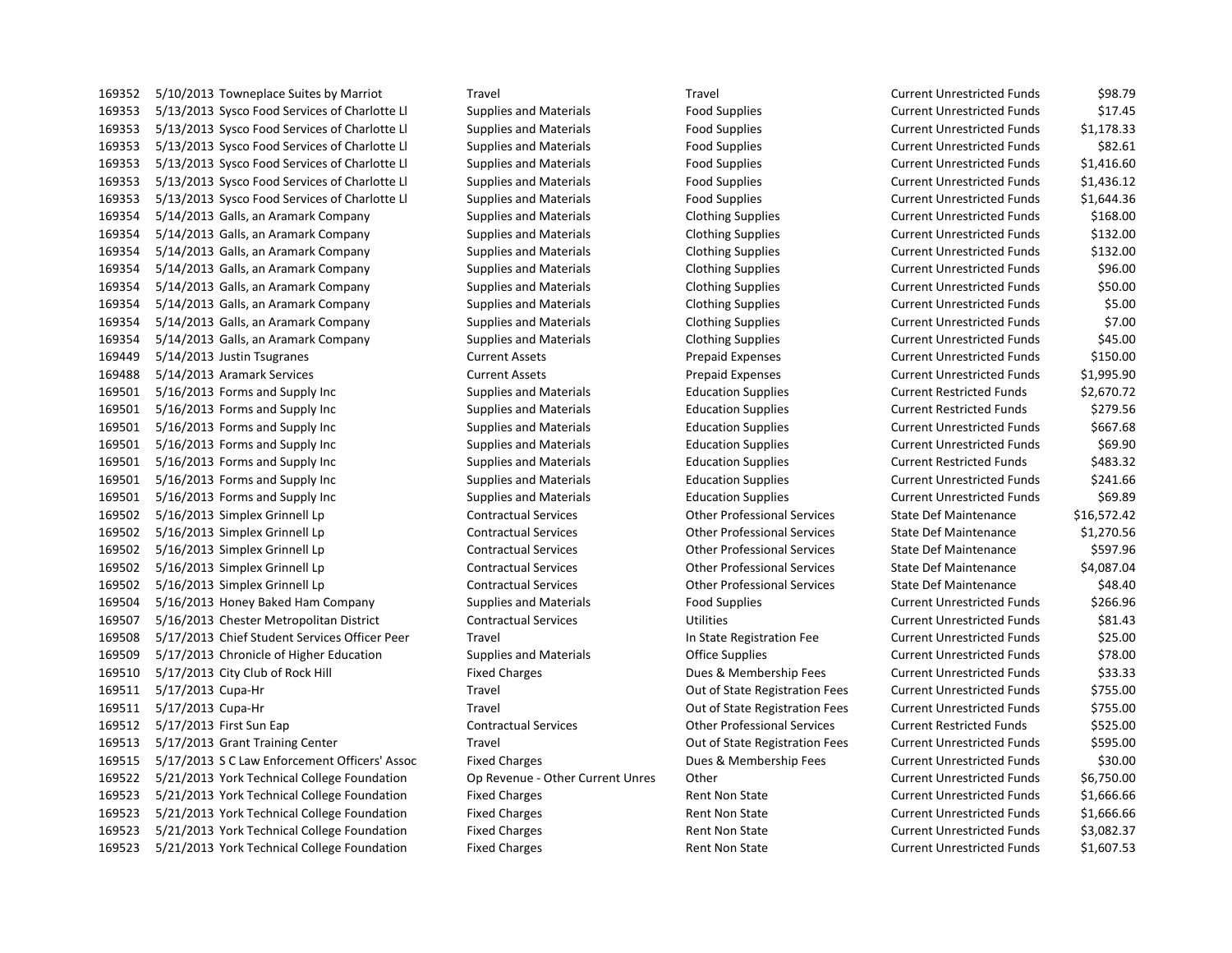| 169525 | 5/21/2013 Bank of America                     | <b>Current Liabilities</b>    | A/P Bank of America                | <b>Current Unrestricted Funds</b> | \$167,089.72 |
|--------|-----------------------------------------------|-------------------------------|------------------------------------|-----------------------------------|--------------|
| 169547 | 5/23/2013 Lancaster Tours Inc                 | Travel                        | Travel                             | <b>Current Restricted Funds</b>   | \$6,125.00   |
| 169547 | 5/23/2013 Lancaster Tours Inc                 | <b>Current Assets</b>         | <b>Prepaid Expenses</b>            | <b>Current Unrestricted Funds</b> | (51,755.00)  |
| 169548 | 5/24/2013 City Club of Rock Hill              | <b>Fixed Charges</b>          | Dues & Membership Fees             | <b>Current Unrestricted Funds</b> | \$58.33      |
| 169550 | 5/24/2013 Snap Surveys, Ltd                   | Travel                        | In State Registration Fee          | <b>Current Unrestricted Funds</b> | \$395.00     |
| 169551 | 5/24/2013 York Co Regional Chamber of Commerc | <b>Fixed Charges</b>          | Dues & Membership Fees             | <b>Current Restricted Funds</b>   | \$49.00      |
| 169552 | 5/24/2013 Youvisit Llc                        | <b>Contractual Services</b>   | <b>Other Professional Services</b> | <b>Current Unrestricted Funds</b> | \$1,526.00   |
| 169553 | 5/24/2013 ADC Engineering, Inc.               | Permanent Improvements        | Fees, Arch, Eng & Other            | Master Plan                       | \$4,700.00   |
| 169553 | 5/24/2013 ADC Engineering, Inc.               | Permanent Improvements        | Reimbursables                      | Master Plan                       | \$7.37       |
| 169554 | 5/24/2013 Adams Outdoor Advertising of Nc     | <b>Contractual Services</b>   | Advertising                        | <b>Current Unrestricted Funds</b> | \$1,500.00   |
| 169555 | 5/24/2013 Airgas Usa, Llc                     | <b>Supplies and Materials</b> | <b>Education Supplies</b>          | <b>Current Unrestricted Funds</b> | \$213.61     |
| 169556 | 5/24/2013 All Square Computer Technologies    | Equipment                     | Non Capitalized Equipment          | <b>Current Unrestricted Funds</b> | \$2,395.00   |
| 169556 | 5/24/2013 All Square Computer Technologies    | Equipment                     | Non Capitalized Equipment          | <b>Current Unrestricted Funds</b> | \$125.00     |
| 169556 | 5/24/2013 All Square Computer Technologies    | Equipment                     | Non Capitalized Equipment          | <b>Current Unrestricted Funds</b> | \$125.00     |
| 169556 | 5/24/2013 All Square Computer Technologies    | Equipment                     | Non Capitalized Equipment          | <b>Current Unrestricted Funds</b> | \$125.00     |
| 169556 | 5/24/2013 All Square Computer Technologies    | Equipment                     | Non Capitalized Equipment          | <b>Current Unrestricted Funds</b> | \$125.00     |
| 169556 | 5/24/2013 All Square Computer Technologies    | Equipment                     | Non Capitalized Equipment          | <b>Current Unrestricted Funds</b> | \$125.00     |
| 169556 | 5/24/2013 All Square Computer Technologies    | Equipment                     | Non Capitalized Equipment          | <b>Current Unrestricted Funds</b> | \$125.00     |
| 169556 | 5/24/2013 All Square Computer Technologies    | Equipment                     | Non Capitalized Equipment          | <b>Current Unrestricted Funds</b> | \$125.00     |
| 169556 | 5/24/2013 All Square Computer Technologies    | Equipment                     | Non Capitalized Equipment          | <b>Current Unrestricted Funds</b> | \$125.00     |
| 169556 | 5/24/2013 All Square Computer Technologies    | Equipment                     | Non Capitalized Equipment          | <b>Current Unrestricted Funds</b> | \$125.00     |
| 169556 | 5/24/2013 All Square Computer Technologies    | Equipment                     | Non Capitalized Equipment          | <b>Current Unrestricted Funds</b> | \$125.00     |
| 169556 | 5/24/2013 All Square Computer Technologies    | Equipment                     | Non Capitalized Equipment          | <b>Current Unrestricted Funds</b> | \$125.00     |
| 169557 | 5/24/2013 Alphagraphics Pineville             | <b>Contractual Services</b>   | <b>Other Professional Services</b> | <b>Current Unrestricted Funds</b> | \$864.86     |
| 169557 | 5/24/2013 Alphagraphics Pineville             | <b>Contractual Services</b>   | <b>Other Professional Services</b> | <b>Current Unrestricted Funds</b> | \$1,072.92   |
| 169557 | 5/24/2013 Alphagraphics Pineville             | <b>Contractual Services</b>   | <b>Other Professional Services</b> | <b>Current Unrestricted Funds</b> | \$2,613.79   |
| 169558 | 5/24/2013 Alsco                               | <b>Supplies and Materials</b> | Major Supplies                     | <b>Current Unrestricted Funds</b> | \$874.14     |
| 169559 | 5/24/2013 Apple Computer                      | Equipment                     | Non Capitalized Equipment          | <b>Current Unrestricted Funds</b> | \$99.00      |
| 169560 | 5/24/2013 Associated Microscope               | Equipment                     | Non Capitalized Equipment          | <b>Current Unrestricted Funds</b> | \$2,860.00   |
| 169561 | 5/24/2013 Automotive Test Solutions           | Equipment                     | <b>Educational Equipment</b>       | <b>Current Restricted Funds</b>   | \$5,220.25   |
| 169562 | 5/24/2013 B and H Photo Video                 | Equipment                     | Non Capitalized Equipment          | <b>Current Unrestricted Funds</b> | \$1,102.50   |
| 169563 | 5/24/2013 Baker and Taylor                    | Equipment                     | Library Books, Maps & Film         | <b>Current Unrestricted Funds</b> | \$485.27     |
| 169563 | 5/24/2013 Baker and Taylor                    | Equipment                     | Library Books, Maps & Film         | <b>Current Unrestricted Funds</b> | \$189.07     |
| 169563 | 5/24/2013 Baker and Taylor                    | Equipment                     | Library Books, Maps & Film         | <b>Current Unrestricted Funds</b> | \$186.54     |
| 169563 | 5/24/2013 Baker and Taylor                    | Equipment                     | Library Books, Maps & Film         | <b>Current Unrestricted Funds</b> | \$133.98     |
| 169563 | 5/24/2013 Baker and Taylor                    | Equipment                     | Library Books, Maps & Film         | <b>Current Unrestricted Funds</b> | \$1,645.55   |
| 169563 | 5/24/2013 Baker and Taylor                    | Equipment                     | Library Books, Maps & Film         | <b>Current Unrestricted Funds</b> | \$27.54      |
| 169563 | 5/24/2013 Baker and Taylor                    | Equipment                     | Library Books, Maps & Film         | <b>Current Unrestricted Funds</b> | \$957.87     |
| 169563 | 5/24/2013 Baker and Taylor                    | Equipment                     | Library Books, Maps & Film         | <b>Current Unrestricted Funds</b> | \$4,520.07   |
| 169564 | 5/24/2013 Bats Bbg                            | <b>Supplies and Materials</b> | <b>Food Supplies</b>               | <b>Current Unrestricted Funds</b> | \$98.48      |
| 169564 | 5/24/2013 Bats Bbq                            | <b>Supplies and Materials</b> | <b>Food Supplies</b>               | <b>Current Unrestricted Funds</b> | \$98.48      |
| 169564 | 5/24/2013 Bats Bbg                            | <b>Supplies and Materials</b> | <b>Food Supplies</b>               | <b>Current Unrestricted Funds</b> | \$196.96     |
| 169564 | 5/24/2013 Bats Bbg                            | <b>Supplies and Materials</b> | <b>Food Supplies</b>               | <b>Current Unrestricted Funds</b> | \$98.48      |
| 169564 | 5/24/2013 Bats Bbg                            | <b>Supplies and Materials</b> | <b>Food Supplies</b>               | <b>Current Unrestricted Funds</b> | \$98.48      |
|        |                                               |                               |                                    |                                   |              |

| Current Unrestricted Funds        | \$167,089.72 |
|-----------------------------------|--------------|
| <b>Current Restricted Funds</b>   | \$6,125.00   |
| <b>Current Unrestricted Funds</b> | (\$1,755.00) |
| <b>Current Unrestricted Funds</b> | \$58.33      |
| <b>Current Unrestricted Funds</b> | \$395.00     |
| <b>Current Restricted Funds</b>   | \$49.00      |
| <b>Current Unrestricted Funds</b> | \$1,526.00   |
| Master Plan                       | \$4,700.00   |
| Master Plan                       | \$7.37       |
| <b>Current Unrestricted Funds</b> | \$1,500.00   |
| <b>Current Unrestricted Funds</b> | \$213.61     |
| <b>Current Unrestricted Funds</b> | \$2,395.00   |
| <b>Current Unrestricted Funds</b> | \$125.00     |
| <b>Current Unrestricted Funds</b> | \$125.00     |
| <b>Current Unrestricted Funds</b> | \$125.00     |
| <b>Current Unrestricted Funds</b> | \$125.00     |
| <b>Current Unrestricted Funds</b> | \$125.00     |
| <b>Current Unrestricted Funds</b> | \$125.00     |
| <b>Current Unrestricted Funds</b> | \$125.00     |
| <b>Current Unrestricted Funds</b> | \$125.00     |
| <b>Current Unrestricted Funds</b> | \$125.00     |
| <b>Current Unrestricted Funds</b> | \$125.00     |
| <b>Current Unrestricted Funds</b> | \$125.00     |
| <b>Current Unrestricted Funds</b> | \$864.86     |
| <b>Current Unrestricted Funds</b> | \$1,072.92   |
| <b>Current Unrestricted Funds</b> | \$2,613.79   |
| <b>Current Unrestricted Funds</b> | \$874.14     |
| <b>Current Unrestricted Funds</b> | \$99.00      |
| <b>Current Unrestricted Funds</b> | \$2,860.00   |
| <b>Current Restricted Funds</b>   | \$5,220.25   |
| <b>Current Unrestricted Funds</b> | \$1,102.50   |
| <b>Current Unrestricted Funds</b> | \$485.27     |
| <b>Current Unrestricted Funds</b> | \$189.07     |
| <b>Current Unrestricted Funds</b> | \$186.54     |
| <b>Current Unrestricted Funds</b> | \$133.98     |
| <b>Current Unrestricted Funds</b> | \$1,645.55   |
| <b>Current Unrestricted Funds</b> | \$27.54      |
| <b>Current Unrestricted Funds</b> | \$957.87     |
| <b>Current Unrestricted Funds</b> | \$4,520.07   |
| <b>Current Unrestricted Funds</b> | \$98.48      |
| <b>Current Unrestricted Funds</b> | \$98.48      |
| <b>Current Unrestricted Funds</b> | \$196.96     |
| <b>Current Unrestricted Funds</b> | \$98.48      |
| <b>Current Unrestricted Funds</b> | \$98.48      |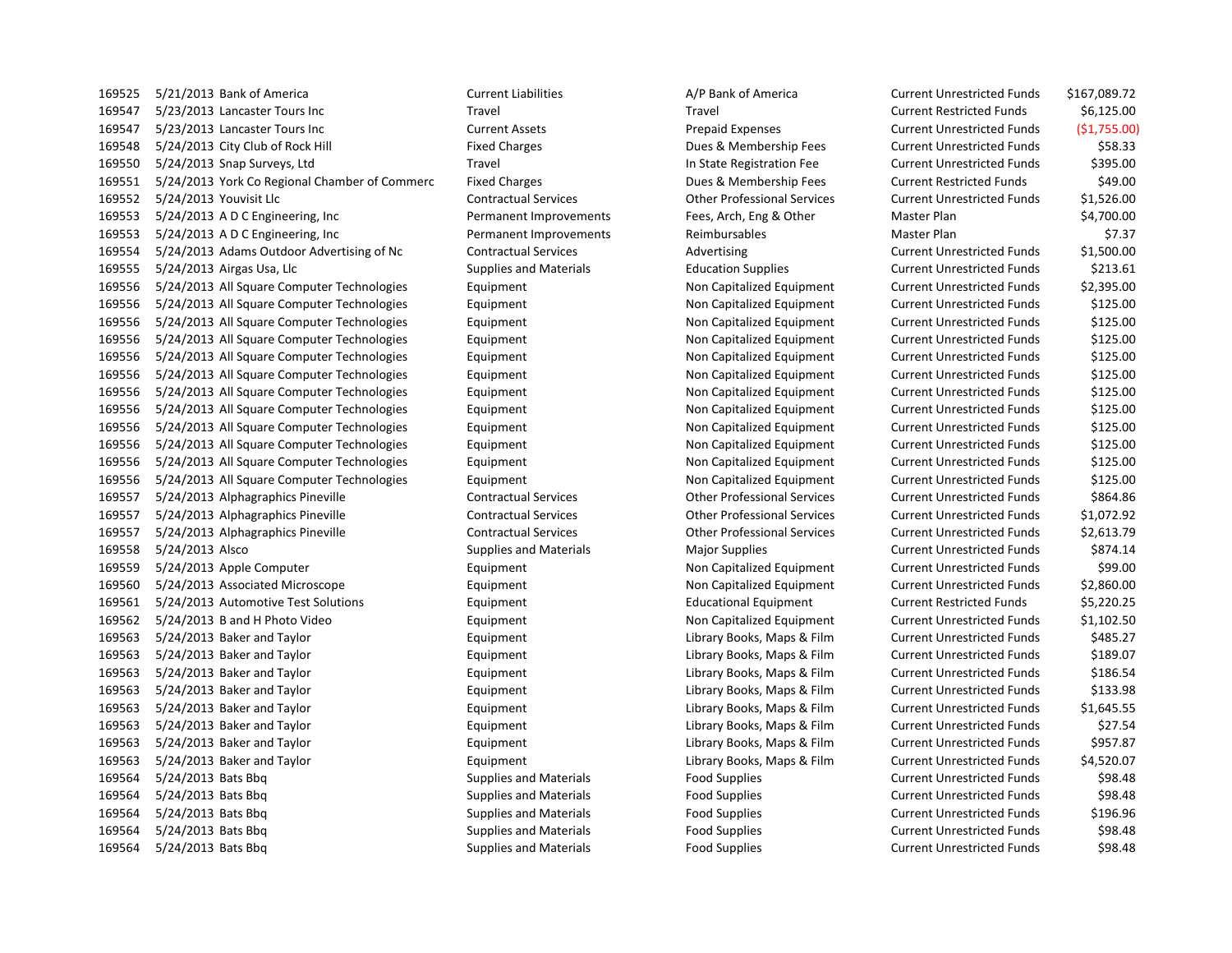5/24/2013 Bats Bbq Supplies and Materials Food Supplies Current Unrestricted Funds \$98.48 5/24/2013 Bats Bbq Supplies and Materials Food Supplies Current Unrestricted Funds \$98.49 169565 5/24/2013 Bi Lo Supplies and Materials Food Supplies Food Supplies Current Unrestricted Funds \$283.56 5/24/2013 Burgess Sales & Supply Supplies and Materials Other Supplies Current Unrestricted Funds \$420.00 5/24/2013 Burgess Sales & Supply Supplies and Materials Other Supplies Current Unrestricted Funds \$76.00 5/24/2013 Burgess Sales & Supply Supplies and Materials Other Supplies Current Unrestricted Funds \$260.00 5/24/2013 Burgess Sales & Supply Supplies and Materials Other Supplies Current Unrestricted Funds \$15.00 5/24/2013 C C Dickson Contractual Services General Repair Current Unrestricted Funds (\$1,444.50) 5/24/2013 C C Dickson Contractual Services General Repair Current Unrestricted Funds \$1,626.57 5/24/2013 C C Dickson Contractual Services General Repair Current Unrestricted Funds (\$251.45) 5/24/2013 C C Dickson Contractual Services General Repair Current Unrestricted Funds \$513.60 5/24/2013 C C Dickson Contractual Services General Repair Current Unrestricted Funds \$41.98 5/24/2013 C C Dickson Contractual Services General Repair Current Unrestricted Funds \$53.86 5/24/2013 Cardinal Health Supplies and Materials Education Supplies Current Unrestricted Funds \$142.76 5/24/2013 Cardinal Health Supplies and Materials Education Supplies Current Unrestricted Funds \$142.76 5/24/2013 Cardinal Health Supplies and Materials Education Supplies Current Unrestricted Funds \$152.65 5/24/2013 Cardinal Health Supplies and Materials Education Supplies Current Unrestricted Funds \$66.94 5/24/2013 Caretaker Management Service Inc Contractual Services Other Professional Services Current Unrestricted Funds \$850.00 169570 5/24/2013 Carolina Public Relations/Marketing Contractual Services Advertising Current Unrestricted Funds \$800.00 5/24/2013 Carolina Public Relations/Marketing Contractual Services Advertising Current Unrestricted Funds \$40.00 5/24/2013 Cdwg Equipment Non Capitalized Equipment Current Unrestricted Funds \$109.72 5/24/2013 Cdwg Equipment Non Capitalized Equipment Current Unrestricted Funds \$46.85 5/24/2013 Cdwg Equipment Non Capitalized Equipment Current Unrestricted Funds \$24.75 5/24/2013 Cdwg Equipment Non Capitalized Equipment Current Unrestricted Funds \$18.96 5/24/2013 Cdwg Equipment Non Capitalized Equipment Current Unrestricted Funds \$39.41 5/24/2013 Cdwg Equipment Non Capitalized Equipment Current Unrestricted Funds \$32.08 5/24/2013 Cdwg Equipment Non Capitalized Equipment Current Unrestricted Funds \$11.33 5/24/2013 Cdwg Supplies and Materials Data Processing Supplies Current Restricted Funds \$3,631.44 5/24/2013 Cdwg Supplies and Materials Data Processing Supplies Current Restricted Funds \$174.97 5/24/2013 Cdwg Equipment Non Capitalized Equipment Current Unrestricted Funds \$962.00 5/24/2013 Chef's Catering Supplies and Materials Food Supplies Current Unrestricted Funds \$1,082.10 5/24/2013 Clemson University Contractual Services Other Professional Services Current Unrestricted Funds \$750.00 5/24/2013 Cox's Rock Hill Inc Contractual Services Other Professional Services Current Unrestricted Funds \$975.00 5/24/2013 Cox's Rock Hill Inc Contractual Services Other Professional Services Current Unrestricted Funds \$615.00 5/24/2013 Cox's Rock Hill Inc Contractual Services Other Professional Services Current Unrestricted Funds \$1,205.00 5/24/2013 Davis & Floyd, Inc. Permanent Improvements Fees, Arch, Eng & Other Master Plan \$12,825.00 5/24/2013 Davis & Floyd, Inc. Permanent Improvements Reimbursables Master Plan \$122.14 5/24/2013 Dell Computer Corporation Equipment Non Capitalized Equipment Current Restricted Funds \$3,452.54 5/24/2013 Dell Computer Corporation Supplies and Materials Education Supplies Current Unrestricted Funds \$2,630.60 5/24/2013 Dell Computer Corporation Supplies and Materials Education Supplies Current Unrestricted Funds \$0.01 5/24/2013 Dell Computer Corporation Contractual Services Other Contractual Services Current Unrestricted Funds \$40,410.00 5/24/2013 Dell Computer Corporation Contractual Services Other Contractual Services Current Unrestricted Funds \$25,443.00 5/24/2013 Dell Computer Corporation Equipment Non Capitalized Equipment Current Unrestricted Funds \$779.00

5/24/2013 Dell Computer Corporation Supplies and Materials Office Supplies Current Unrestricted Funds \$5,261.20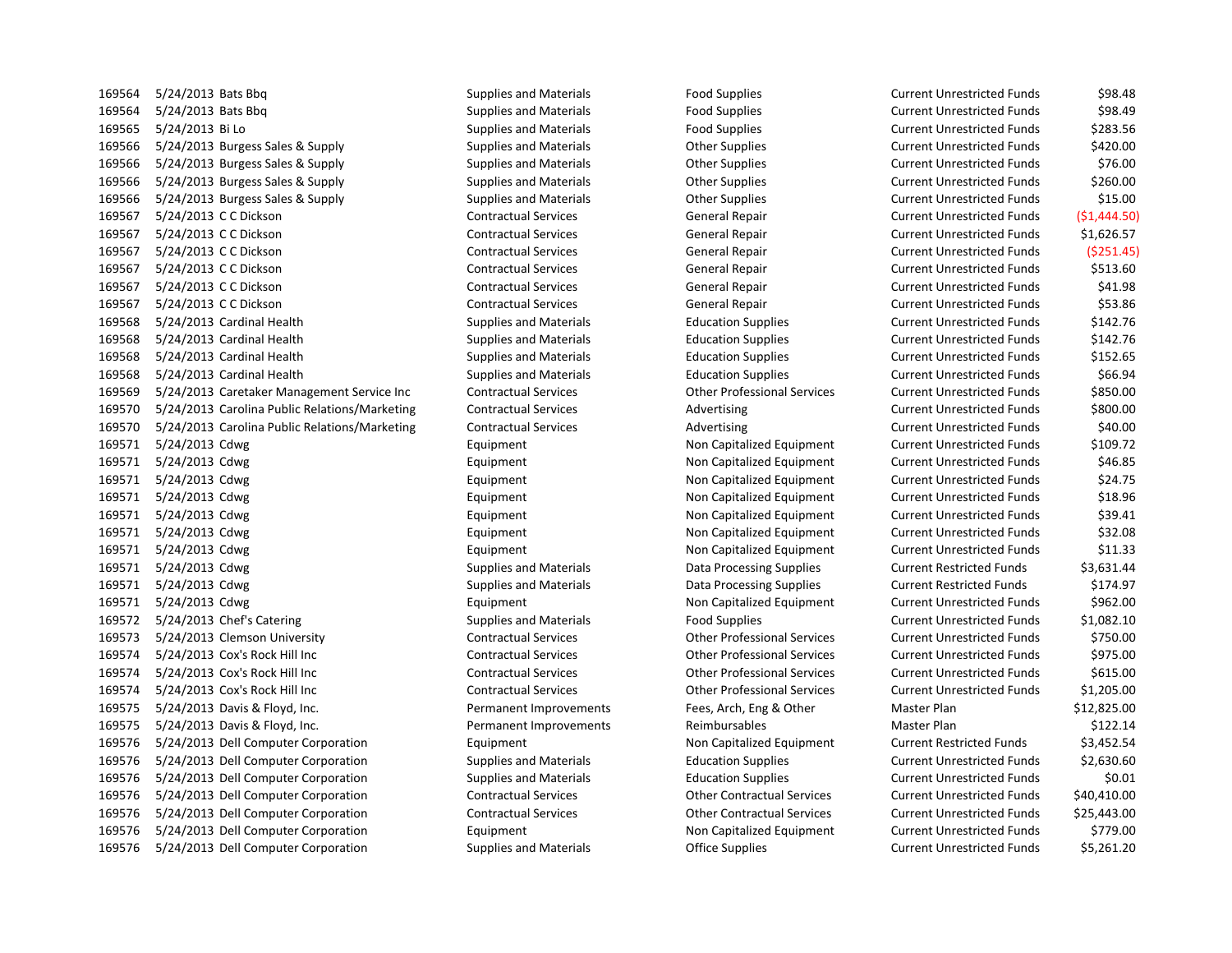5/24/2013 Dell Computer Corporation Supplies and Materials Office Supplies Current Unrestricted Funds (\$0.01) 5/24/2013 Sam Dunlap Permanent Improvements Other Permanent Imp State Def Maintenance \$100.00 169577 5/24/2013 Sam Dunlap **Permanent Improvements** Other Permanent Imp State Def Maintenance \$900.00 5/24/2013 Fastenal Contractual Services Other Contractual Services Current Unrestricted Funds \$266.40 5/24/2013 Greens Commercial Cleaning, Inc. Contractual Services Other Contractual Services Current Unrestricted Funds \$272.20 5/24/2013 Hewlett Packard Direct Supplies and Materials Major Supplies Current Unrestricted Funds \$129.00 5/24/2013 Hewlett Packard Direct Supplies and Materials Major Supplies Current Unrestricted Funds \$100.00 5/24/2013 Hewlett Packard Direct Equipment Non Capitalized Equipment Current Unrestricted Funds \$1,149.04 5/24/2013 Hewlett Packard Direct Supplies and Materials Major Supplies Current Unrestricted Funds \$645.00 5/24/2013 Hewlett Packard Direct Equipment Non Capitalized Equipment Current Unrestricted Funds \$2,298.08 5/24/2013 Hewlett Packard Direct Supplies and Materials Major Supplies Current Unrestricted Funds \$645.00 5/24/2013 Hewlett Packard Direct Supplies and Materials Major Supplies Current Unrestricted Funds \$150.00 5/24/2013 Hewlett Packard Direct Equipment Non Capitalized Equipment Current Unrestricted Funds \$2,000.25 5/24/2013 Honey Baked Ham Company Supplies and Materials Food Supplies Current Unrestricted Funds \$149.22 5/24/2013 Honey Baked Ham Company Supplies and Materials Food Supplies Current Unrestricted Funds \$11.98 5/24/2013 Honey Baked Ham Company Supplies and Materials Food Supplies Current Unrestricted Funds \$202.27 5/24/2013 Honey Baked Ham Company Supplies and Materials Food Supplies Current Unrestricted Funds \$45.30 5/24/2013 Honey Baked Ham Company Supplies and Materials Food Supplies Current Unrestricted Funds \$45.57 5/24/2013 Honey Baked Ham Company Supplies and Materials Food Supplies Current Unrestricted Funds \$82.25 5/24/2013 Honey Baked Ham Company Supplies and Materials Food Supplies Current Unrestricted Funds \$52.94 5/24/2013 Honey Baked Ham Company Supplies and Materials Food Supplies Current Unrestricted Funds \$60.76 5/24/2013 Howard's General Contracting Contractual Services Other Professional Services Current Unrestricted Funds \$3,400.00 5/24/2013 Howard's General Contracting Permanent Improvements Other Permanent Imp State Def Maintenance \$23,405.52 5/24/2013 Interior Plantscapes Llc Contractual Services Other Contractual Services Current Unrestricted Funds \$268.00 5/24/2013 Interstate Supply Company Inc Supplies and Materials Janitorial Supplies Current Unrestricted Funds \$627.20 5/24/2013 Interstate Supply Company Inc Supplies and Materials Janitorial Supplies Current Unrestricted Funds \$617.60 5/24/2013 Interstate Supply Company Inc Supplies and Materials Janitorial Supplies Current Unrestricted Funds \$0.01 5/24/2013 Jacksons Kitchen Supplies and Materials Food Supplies Current Unrestricted Funds \$3,540.00 5/24/2013 Jacksons Kitchen Supplies and Materials Food Supplies Current Unrestricted Funds \$3,187.50 5/24/2013 Jer Group Inc Contractual Services Other Professional Services Current Unrestricted Funds \$230.00 5/24/2013 YTC Employee Supplies and Materials Maintenance Supplies Current Unrestricted Funds \$1,374.00 5/24/2013 Johnson Controls Inc Contractual Services Other Contractual Services Current Unrestricted Funds \$1,111.00 5/24/2013 Lowes Home Centers Contractual Services General Repair Current Unrestricted Funds \$1,819.43 5/24/2013 Mid-Carolina Ahec, Inc. Contractual Services Other Professional Services Current Unrestricted Funds \$84.00 5/24/2013 Minitab, Inc. Contractual Services Other Professional Services Current Unrestricted Funds \$4,248.00 5/24/2013 Msc Industrial Supply Comp Supplies and Materials Education Supplies Current Unrestricted Funds \$1,795.92 5/24/2013 Mulch Yard Sc, Llc Supplies and Materials Maintenance Supplies Current Unrestricted Funds \$3,920.00 5/24/2013 Mulch Yard Sc, Llc Supplies and Materials Maintenance Supplies Current Unrestricted Funds \$500.00 5/24/2013 Panera Llc Supplies and Materials Food Supplies Current Unrestricted Funds \$94.63 5/24/2013 Porter Paints Contractual Services General Repair Current Unrestricted Funds \$86.42 5/24/2013 Porter Paints Contractual Services General Repair Current Unrestricted Funds \$69.76 5/24/2013 Premier Technology Group Supplies and Materials Education Supplies Current Unrestricted Funds \$123.49 5/24/2013 Premier Technology Group Supplies and Materials Education Supplies Current Unrestricted Funds \$195.00 5/24/2013 Premier Technology Group Supplies and Materials Education Supplies Current Unrestricted Funds \$75.00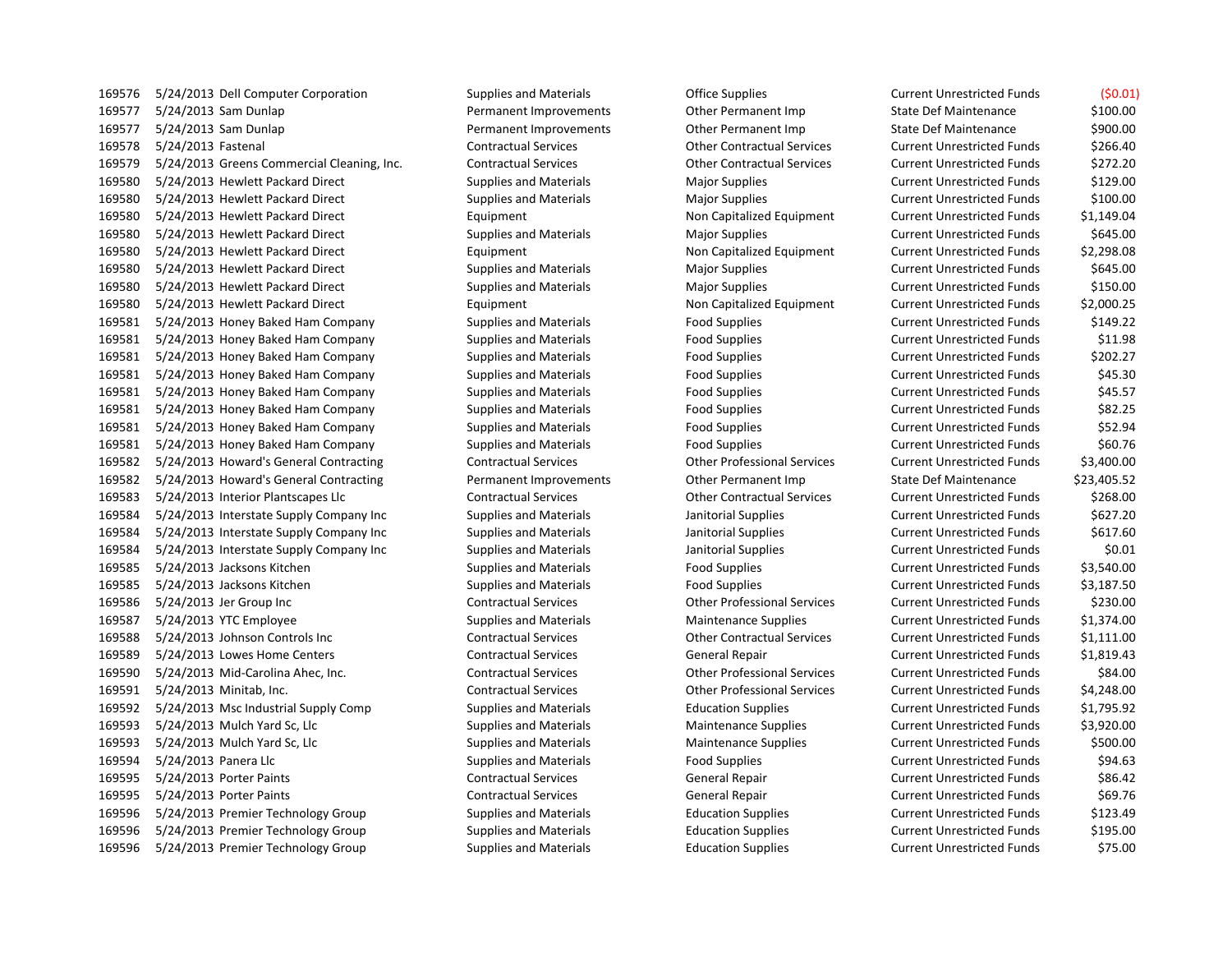5/24/2013 Professional Lawn System Contractual Services Other Professional Services Current Unrestricted Funds \$320.00 5/24/2013 Professional Lawn System Contractual Services Other Professional Services Current Unrestricted Funds \$100.00 5/24/2013 Professional Lawn System Contractual Services Other Professional Services Current Unrestricted Funds \$270.00 5/24/2013 Professional Lawn System Contractual Services Other Professional Services Current Unrestricted Funds \$300.00 5/24/2013 Professional Lawn System Contractual Services Other Professional Services Current Unrestricted Funds \$160.00 5/24/2013 Professional Printers Inc Contractual Services Printing Current Unrestricted Funds \$933.00 5/24/2013 Professional Printers Inc Contractual Services Printing Current Unrestricted Funds \$40.00 5/24/2013 Professional Printers Inc Contractual Services Printing Current Unrestricted Funds \$89.50 5/24/2013 Quality Cleaning Janitor Services, Contractual Services Other Professional Services Current Unrestricted Funds \$395.00 5/24/2013 Saf Technologies Contractual Services General Repair Current Unrestricted Funds \$254.25 5/24/2013 Saf Technologies Contractual Services Other Professional Services Current Unrestricted Funds \$662.90 5/24/2013 The Sherwin-Williams Co. Contractual Services General Repair Current Unrestricted Funds \$102.52 5/24/2013 Snipes Supplies and Materials Janitorial Supplies Current Unrestricted Funds \$224.91 5/24/2013 Staffmark Contractual Services Other Contractual Services Current Unrestricted Funds \$1,094.44 5/24/2013 Staffmark Contractual Services Other Professional Services Current Unrestricted Funds \$255.40 5/24/2013 Staffmark Contractual Services Other Professional Services Current Unrestricted Funds \$255.40 5/24/2013 Staffmark Contractual Services Other Contractual Services Current Unrestricted Funds \$1,193.80 5/24/2013 Staffmark Contractual Services Other Professional Services Current Unrestricted Funds \$504.42 5/24/2013 Staffmark Contractual Services Other Professional Services Current Unrestricted Funds \$498.03 5/24/2013 Stericycle Inc Contractual Services Other Professional Services Current Unrestricted Funds \$115.86 5/24/2013 Stericycle Inc Contractual Services Other Professional Services Current Unrestricted Funds \$16.56 5/24/2013 Stericycle Inc Contractual Services Other Professional Services Current Unrestricted Funds \$198.61 5/24/2013 Taylor Holdings of Broward Contractual Services Other Professional Services Current Restricted Funds \$4,000.00 5/24/2013 Troxell Communications Equipment Non Capitalized Equipment Current Unrestricted Funds \$457.09 5/24/2013 U Save Auto Rental Travel Travel Current Unrestricted Funds \$80.93 5/24/2013 U Save Auto Rental Travel Travel Current Unrestricted Funds \$75.64 5/24/2013 U Save Auto Rental Travel Travel Current Unrestricted Funds \$80.19 5/24/2013 U Save Auto Rental Travel Travel Current Unrestricted Funds \$111.82 5/24/2013 U Save Auto Rental Travel Travel Current Unrestricted Funds \$40.10 5/24/2013 Uni Guard Security Agency Inc Contractual Services Other Professional Services Current Unrestricted Funds \$247.00 5/24/2013 Unifirst Corporation Contractual Services Other Professional Services Current Unrestricted Funds \$119.90 5/24/2013 Water Conditioning Inc. Supplies and Materials Maintenance Supplies Current Unrestricted Funds \$1,329.60 5/24/2013 Water Conditioning Inc. Supplies and Materials Maintenance Supplies Current Unrestricted Funds \$489.65 5/24/2013 Water Conditioning Inc. Supplies and Materials Maintenance Supplies Current Unrestricted Funds \$100.00 5/24/2013 1105 Media Inc Travel Out of State Registration Fees Current Unrestricted Funds \$949.00 5/24/2013 Boykin and Davis Llc Contractual Services Legal Services Current Unrestricted Funds \$3,343.97 5/28/2013 American Airlines Travel Out of State Air Trans Current Unrestricted Funds \$232.30 5/28/2013 American Airlines Travel Out of State Air Trans Current Unrestricted Funds \$230.30 5/28/2013 American Airlines Travel Out of State Air Trans Current Restricted Funds \$339.80 5/28/2013 American Airlines Travel Out of State Air Trans Current Unrestricted Funds \$268.30 5/28/2013 American Airlines Travel Out of State Air Trans Current Unrestricted Funds \$512.10 5/28/2013 American Airlines Travel Out of State Air Trans Current Unrestricted Funds \$420.30 5/28/2013 American Airlines Travel Out of State Air Trans Current Unrestricted Funds \$434.30 5/28/2013 American Airlines Travel Out of State Air Trans Current Unrestricted Funds \$420.30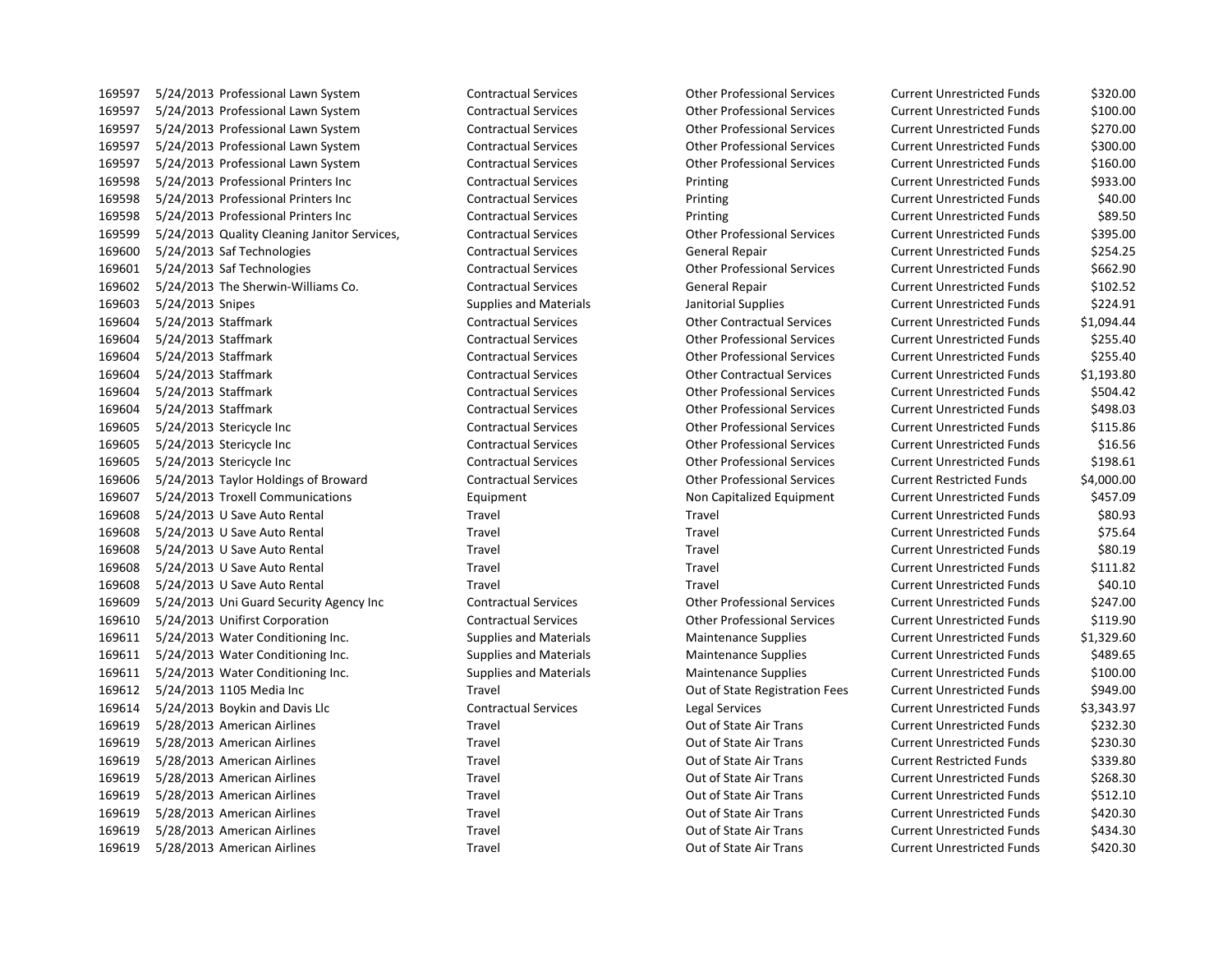5/28/2013 Assessment Technologies Institute Op Revenue - Other Current Unres ATI Current Unrestricted Funds \$3,235.68 5/28/2013 Assessment Technologies Institute Op Revenue - Other Current Unres ATI Current Unrestricted Funds \$3,458.00 5/28/2013 Assessment Technologies Institute Op Revenue - Other Current Unres ATI Current Unrestricted Funds \$35.00 5/28/2013 Barnes and Noble College Bookstore Current Liabilities A/P CE Students Barnes & Noble Current Unrestricted Funds \$83.79 5/28/2013 Barnes and Noble College Bookstore Current Liabilities A/P CE Students Barnes & Noble Current Unrestricted Funds \$392.15 5/28/2013 Barnes and Noble College Bookstore Current Liabilities A/P CE Students Barnes & Noble Current Unrestricted Funds \$43.40 5/28/2013 Barnes and Noble College Bookstore Current Liabilities A/P CE Students Barnes & Noble Current Unrestricted Funds \$82.75 5/28/2013 Barnes and Noble College Bookstore Current Liabilities A/P College Barnes & Noble Current Unrestricted Funds \$1,278.08 5/28/2013 Business Card Contractual Services Other Professional Services Current Restricted Funds \$82.34 5/28/2013 Business Card Supplies and Materials Food Supplies Current Unrestricted Funds \$649.61 5/28/2013 Chester Rental Uniform Supplies and Materials Clothing Supplies Current Unrestricted Funds \$48.72 5/28/2013 Chester Rental Uniform Current Liabilities Uniform Current Unrestricted Funds \$48.72 5/28/2013 Surveillance, Resources, and Invest Op Revenue - Other Current Unres SRI Current Unrestricted Funds \$54.50 5/28/2013 Surveillance, Resources, and Invest Contractual Services Other Professional Services Current Unrestricted Funds \$1,417.00 5/28/2013 Surveillance, Resources, and Invest Op Revenue - Other Current Unres SRI Current Unrestricted Funds \$763.00 5/28/2013 Surveillance, Resources, and Invest Op Revenue - Other Current Unres SRI Current Unrestricted Funds \$327.00 5/28/2013 U S Department of Education Contractual Services Other Contractual Services Current Unrestricted Funds \$27,179.00 5/28/2013 U S Department of Education Contractual Services Other Contractual Services Current Unrestricted Funds \$0.00 5/28/2013 U S Department of Education Contractual Services Other Contractual Services Current Unrestricted Funds \$0.00 5/28/2013 U S Department of Education Contractual Services Other Contractual Services Current Unrestricted Funds \$0.00 5/29/2013 Reserve Account Supplies and Materials Postage Current Unrestricted Funds \$6,000.00 5/29/2013 Business Card Travel In State Lodging Current Unrestricted Funds \$428.70 5/29/2013 Business Card Travel In State Misc Travel Exp Current Unrestricted Funds \$33.32 5/29/2013 Business Card Travel In State Lodging Current Unrestricted Funds \$144.19 5/29/2013 Business Card Travel In State Lodging Current Unrestricted Funds \$142.90 5/29/2013 Business Card Travel In State Lodging Current Unrestricted Funds \$144.19 5/29/2013 Business Card Travel In State Lodging Current Unrestricted Funds \$285.80 5/29/2013 Business Card Travel In State Lodging Current Unrestricted Funds \$285.80 5/29/2013 Business Card Travel Out of State Other Trans Current Unrestricted Funds \$22.00 5/29/2013 Business Card Travel Out of State Lodging Current Unrestricted Funds \$685.17 5/29/2013 Business Card Travel Out of State Misc Travel Current Unrestricted Funds \$20.00 5/29/2013 Business Card Travel Out of State Air Trans Current Unrestricted Funds \$50.00 5/29/2013 Business Card Travel Out of State Registration Fees Current Unrestricted Funds \$40.00 5/29/2013 Business Card Travel In State Lodging Current Unrestricted Funds \$243.94 5/30/2013 Airgas Usa, Llc Supplies and Materials Education Supplies Current Unrestricted Funds \$446.74 5/30/2013 Airgas Usa, Llc Supplies and Materials Education Supplies Current Unrestricted Funds \$474.76 5/30/2013 Airgas Usa, Llc Supplies and Materials Education Supplies Current Unrestricted Funds \$405.06 5/30/2013 Airgas Usa, Llc Supplies and Materials Education Supplies Current Unrestricted Funds \$397.79 5/30/2013 Boans Locksmith Shop Contractual Services Other Professional Services Current Unrestricted Funds \$312.00 5/30/2013 Career Step Llc Contractual Services Other Professional Services Current Unrestricted Funds \$1,909.95 5/30/2013 Chester Turf and Landscaping Permanent Improvements Landscaping Current Unrestricted Funds \$779.00 5/30/2013 City Electric Accounts - Sc Contractual Services General Repair Current Unrestricted Funds \$177.20 5/30/2013 Control Stop, Llc Contractual Services General Repair Current Unrestricted Funds \$1,291.86 5/30/2013 Control Stop, Llc Contractual Services General Repair Current Unrestricted Funds \$351.08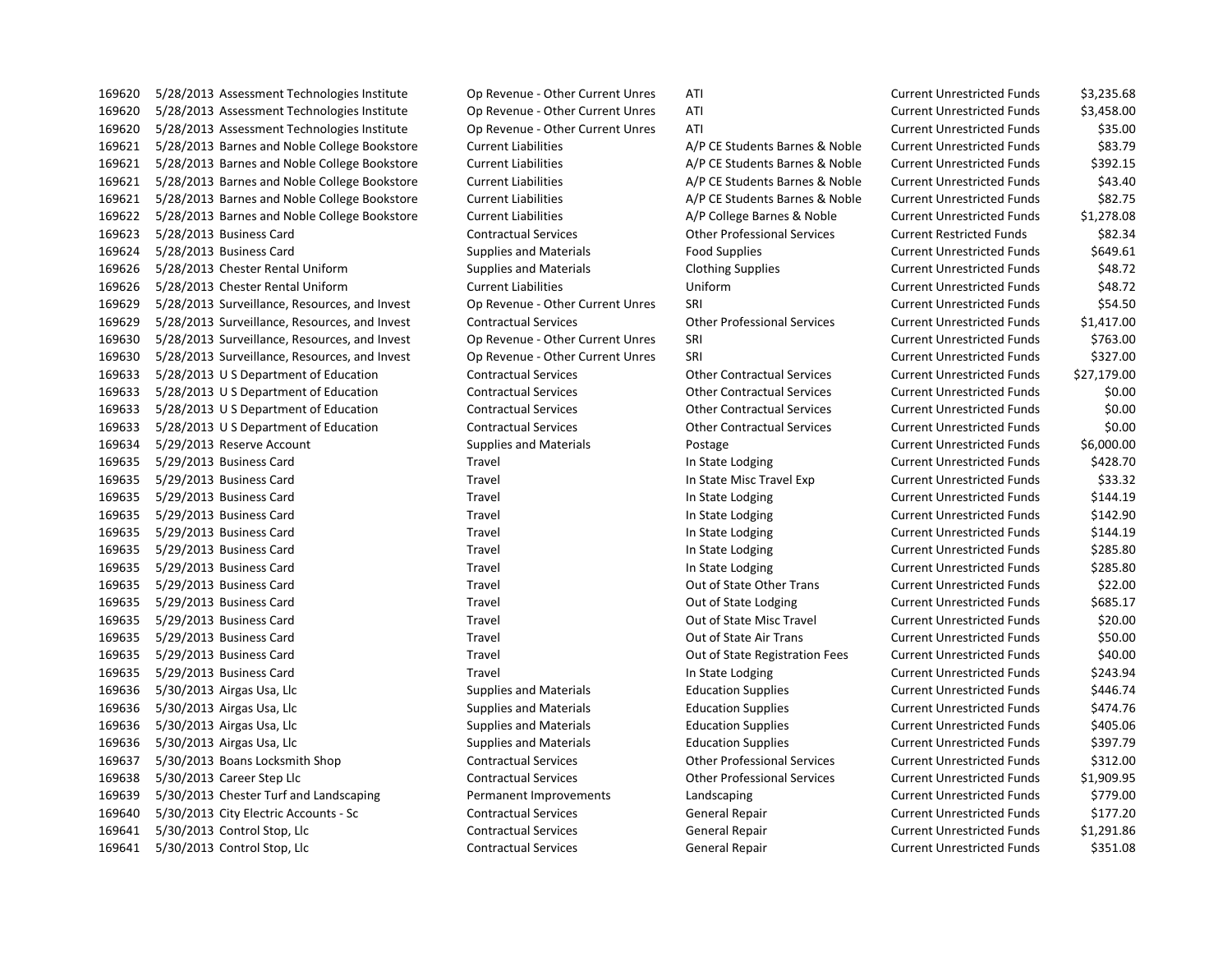5/30/2013 Control Stop, Llc Contractual Services General Repair Current Unrestricted Funds \$47.60 5/30/2013 Corporate Armor, Inc Supplies and Materials Education Supplies Current Unrestricted Funds \$1,817.00 5/30/2013 Corporate Armor, Inc Supplies and Materials Education Supplies Current Unrestricted Funds \$56.00 5/30/2013 Corporate Armor, Inc Supplies and Materials Education Supplies Current Unrestricted Funds \$79.95 169642 5/30/2013 Corporate Armor, Inc Supplies and Materials Education Supplies Current Unrestricted Funds \$315.00 5/30/2013 Corporate Armor, Inc Supplies and Materials Education Supplies Current Unrestricted Funds \$82.50 5/30/2013 Graybar Electric Co Contractual Services General Repair Current Unrestricted Funds \$192.60 5/30/2013 Kone Inc Contractual Services Other Contractual Services Current Unrestricted Funds \$440.00 5/30/2013 Luxion Inc. Supplies and Materials Education Supplies Current Unrestricted Funds \$1,495.00 5/30/2013 Oce' Imagistec Inc Supplies and Materials Photocopy Supplies Current Restricted Funds \$35.15 5/30/2013 Oce' Imagistec Inc Fixed Charges Leased To Own Equip Current Unrestricted Funds \$1,304.14 5/30/2013 Oce' Imagistec Inc Fixed Charges Leased To Own Equip Current Unrestricted Funds \$72.94 5/30/2013 Oce' Imagistec Inc Fixed Charges Leased To Own Equip Current Unrestricted Funds \$1,274.01 5/30/2013 Oce' Imagistec Inc Fixed Charges Leased To Own Equip Current Unrestricted Funds \$59.64 5/30/2013 Oce' Imagistec Inc Fixed Charges Leased To Own Equip Current Unrestricted Funds \$169.71 5/30/2013 Oce' Imagistec Inc Fixed Charges Leased To Own Equip Current Unrestricted Funds \$1,273.41 5/30/2013 S K C Communications Supplies and Materials Other Supplies Current Restricted Funds \$596.00 5/30/2013 S K C Communications Supplies and Materials Other Supplies Current Restricted Funds \$1,192.00 5/30/2013 S K C Communications Supplies and Materials Other Supplies Current Restricted Funds \$2,394.00 5/30/2013 S K C Communications Supplies and Materials Other Supplies Current Restricted Funds \$3,192.00 5/30/2013 S K C Communications Supplies and Materials Other Supplies Current Restricted Funds \$1,196.00 5/30/2013 S K C Communications Supplies and Materials Other Supplies Current Restricted Funds \$2,392.00 5/30/2013 S K C Communications Supplies and Materials Other Supplies Current Restricted Funds \$28.00 5/30/2013 S K C Communications Supplies and Materials Other Supplies Current Restricted Funds \$39.00 5/30/2013 S K C Communications Supplies and Materials Other Supplies Current Restricted Funds \$42.46 5/30/2013 S K C Communications Supplies and Materials Other Supplies Current Restricted Funds \$551.95 5/30/2013 S K C Communications Supplies and Materials Other Supplies Current Restricted Funds \$3.59 5/30/2013 S K C Communications Supplies and Materials Other Supplies Current Restricted Funds \$21.46 5/30/2013 S K C Communications Supplies and Materials Other Supplies Current Restricted Funds \$276.54 5/30/2013 Snipes Supplies and Materials Janitorial Supplies Current Unrestricted Funds \$104.75 5/30/2013 Valley Proteins, Inc Contractual Services Other Professional Services Current Unrestricted Funds \$275.00 5/30/2013 2013 N C D Annual Meeting Travel Out of State Registration Fees Current Unrestricted Funds \$145.00 5/30/2013 Desire2learn Inc Travel Out of State Registration Fees Current Unrestricted Funds \$820.00 5/30/2013 Desire2learn Inc Travel Out of State Registration Fees Current Unrestricted Funds \$820.00 5/30/2013 First Sun Eap Contractual Services Other Professional Services Current Restricted Funds \$375.00 5/30/2013 First Sun Eap Contractual Services Other Professional Services Current Restricted Funds \$800.00 5/30/2013 Natl College Testing Associaton Travel Out of State Registration Fees Current Unrestricted Funds \$185.00 169654 5/30/2013 Rock Hill-York County Cvb Contractual Services Advertising Current Unrestricted Funds \$1,170.00 5/31/2013 Americant Trainco Inc Travel Out of State Registration Fees Current Unrestricted Funds \$990.00 5/31/2013 Surveillance, Resources, and Invest Op Revenue - Other Current Unres SRI Current Unrestricted Funds \$54.50 5/31/2013 U.S. Postal Service Contractual Services Printing Current Unrestricted Funds \$600.00 5/31/2013 Surveillance, Resources, and Invest Contractual Services Other Professional Services Current Unrestricted Funds \$54.50 E0004885 5/1/2013 YTC Employee Travel Travel Travel In State Priv Auto Current Unrestricted Funds \$79.38 E0004886 5/1/2013 YTC Employee Travel Travel Travel In State Priv Auto Current Unrestricted Funds \$88.45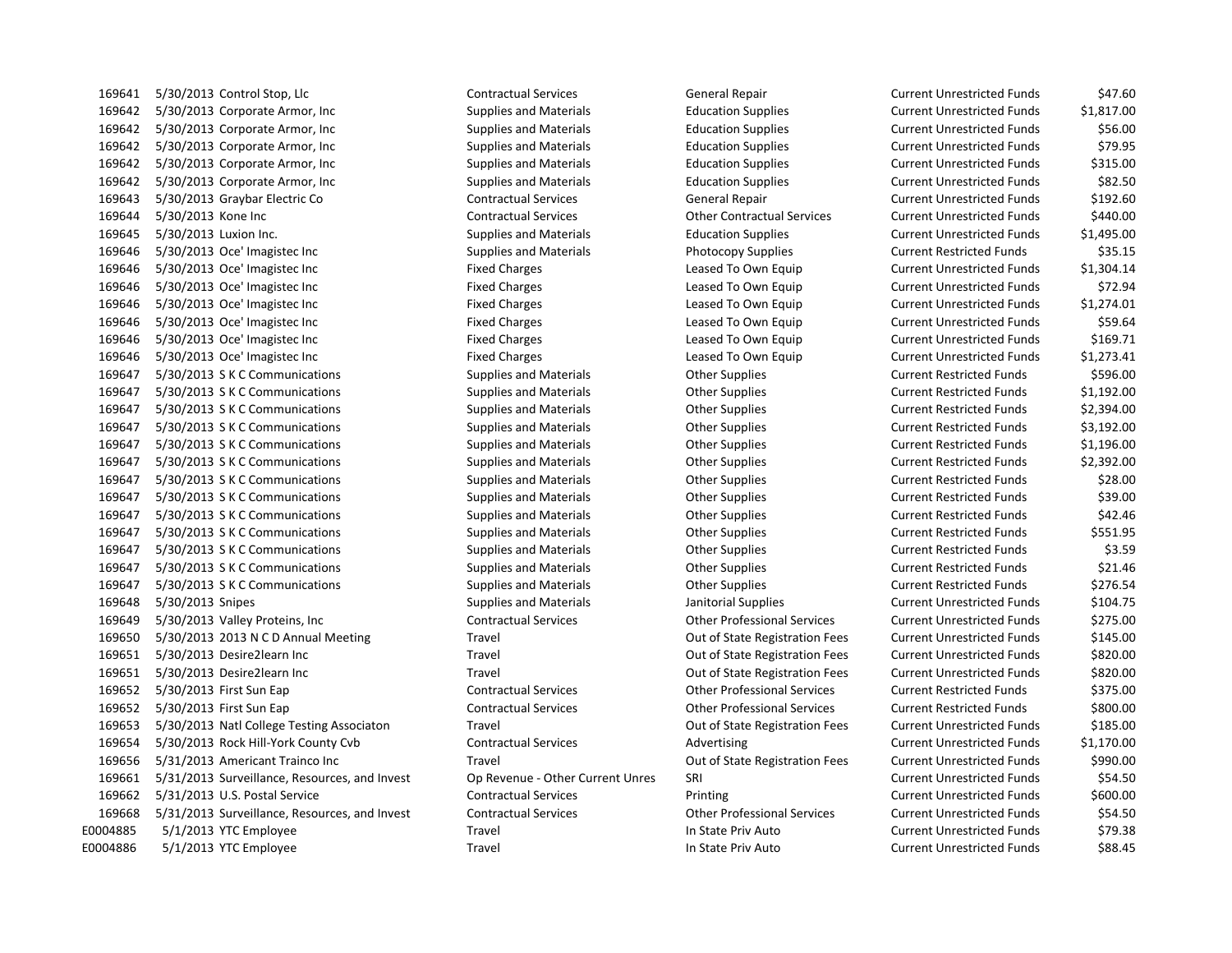| E0004887 | 5/1/2013 YTC Employee  | Travel                      | In State Priv Auto                   | <b>Current Unrestricted Funds</b> | \$618.52   |
|----------|------------------------|-----------------------------|--------------------------------------|-----------------------------------|------------|
| E0004888 | 5/1/2013 YTC Employee  | Travel                      | Non Deductible Meals                 | <b>Current Unrestricted Funds</b> | \$7.00     |
| E0004889 | 5/1/2013 YTC Employee  | Travel                      | Out of State Priv Auto               | <b>Current Unrestricted Funds</b> | \$40.68    |
| E0004889 | 5/1/2013 YTC Employee  | Travel                      | Out of State Air Trans               | <b>Current Unrestricted Funds</b> | \$380.10   |
| E0004889 | 5/1/2013 YTC Employee  | Travel                      | Out of State Lodging                 | <b>Current Unrestricted Funds</b> | \$947.10   |
| E0004889 | 5/1/2013 YTC Employee  | Travel                      | Out of State Other Trans             | <b>Current Unrestricted Funds</b> | \$105.65   |
| E0004889 | 5/1/2013 YTC Employee  | Travel                      | Out of State Misc Travel             | <b>Current Unrestricted Funds</b> | \$49.00    |
| E0004889 | 5/1/2013 YTC Employee  | Travel                      | Out of State Meals                   | <b>Current Unrestricted Funds</b> | \$180.02   |
| E0004889 | 5/1/2013 YTC Employee  | Travel                      | Out of State Meals                   | <b>Current Unrestricted Funds</b> | \$2.00     |
| E0004890 | 5/1/2013 YTC Employee  | Travel                      | In State Lodging                     | <b>Current Unrestricted Funds</b> | \$79.82    |
| E0004890 | 5/1/2013 YTC Employee  | Travel                      | In State Misc Travel Exp             | <b>Current Unrestricted Funds</b> | \$29.00    |
| E0004890 | 5/1/2013 YTC Employee  | Travel                      | In State Meals                       | <b>Current Unrestricted Funds</b> | \$26.00    |
| E0004891 | 5/1/2013 YTC Employee  | Travel                      | In State Priv Auto                   | <b>Current Unrestricted Funds</b> | \$27.12    |
| E0004892 | 5/3/2013 YTC Employee  | <b>Fixed Charges</b>        | Dues & Membership Fees               | <b>Current Unrestricted Funds</b> | \$75.00    |
| E0004893 | 5/3/2013 YTC Employee  | Travel                      | In State Priv Auto                   | <b>Current Unrestricted Funds</b> | \$696.06   |
| E0004894 | 5/3/2013 YTC Employee  | Travel                      | In State Priv Auto                   | <b>Current Restricted Funds</b>   | \$24.45    |
| E0004897 | 5/9/2013 YTC Employee  | Travel                      | In State Priv Auto                   | <b>Current Unrestricted Funds</b> | \$72.01    |
| E0004898 | 5/9/2013 YTC Employee  | Travel                      | In State Priv Auto                   | <b>Current Unrestricted Funds</b> | \$141.25   |
| E0004902 | 5/10/2013 YTC Employee | Travel                      | In State Priv Auto                   | <b>Current Unrestricted Funds</b> | \$121.48   |
| E0004903 | 5/10/2013 YTC Employee | Travel                      | In State Priv Auto                   | <b>Current Restricted Funds</b>   | \$125.65   |
| E0004904 | 5/10/2013 YTC Employee | Travel                      | In State Priv Auto                   | <b>Current Unrestricted Funds</b> | \$26.69    |
| E0004905 | 5/10/2013 YTC Employee | <b>Contractual Services</b> | <b>Education &amp; Training Serv</b> | <b>Current Unrestricted Funds</b> | \$2,000.00 |
| E0004906 | 5/10/2013 YTC Employee | Travel                      | In State Priv Auto                   | <b>Current Unrestricted Funds</b> | \$39.10    |
| E0004907 | 5/10/2013 YTC Employee | Travel                      | In State Priv Auto                   | <b>Current Unrestricted Funds</b> | \$169.50   |
| E0004908 | 5/10/2013 YTC Employee | Travel                      | In State Priv Auto                   | <b>Current Unrestricted Funds</b> | \$475.26   |
| E0004909 | 5/10/2013 YTC Employee | <b>Fixed Charges</b>        | Dues & Membership Fees               | <b>Current Unrestricted Funds</b> | \$72.90    |
| E0004910 | 5/10/2013 YTC Employee | <b>Contractual Services</b> | <b>Education &amp; Training Serv</b> | <b>Current Unrestricted Funds</b> | \$1,473.50 |
| E0004944 | 5/15/2013 YTC Employee | Travel                      | In State Priv Auto                   | <b>Current Unrestricted Funds</b> | \$69.52    |
| E0004945 | 5/15/2013 YTC Employee | Travel                      | In State Priv Auto                   | <b>Current Unrestricted Funds</b> | \$60.55    |
| E0004946 | 5/15/2013 YTC Employee | Travel                      | Out of State Air Trans               | <b>Current Unrestricted Funds</b> | \$385.89   |
| E0004946 | 5/15/2013 YTC Employee | Travel                      | Out of State Other Trans             | <b>Current Unrestricted Funds</b> | \$49.50    |
| E0004946 | 5/15/2013 YTC Employee | Travel                      | Out of State Lodging                 | <b>Current Unrestricted Funds</b> | \$656.20   |
| E0004946 | 5/15/2013 YTC Employee | Travel                      | Out of State Meals                   | <b>Current Unrestricted Funds</b> | \$136.00   |
| E0004946 | 5/15/2013 YTC Employee | Travel                      | Out of State Misc Travel             | <b>Current Unrestricted Funds</b> | \$30.00    |
| E0004947 | 5/15/2013 YTC Employee | Travel                      | In State Priv Auto                   | <b>Current Unrestricted Funds</b> | \$578.58   |
| E0004949 | 5/15/2013 YTC Employee | Travel                      | In State Priv Auto                   | <b>Current Unrestricted Funds</b> | \$96.80    |
| E0004949 | 5/15/2013 YTC Employee | Travel                      | In State Lodging                     | <b>Current Unrestricted Funds</b> | \$15.72    |
| E0004950 | 5/15/2013 YTC Employee | Travel                      | In State Priv Auto                   | <b>Current Unrestricted Funds</b> | \$23.56    |
| E0004950 | 5/15/2013 YTC Employee | Travel                      | In State Priv Auto                   | <b>Current Unrestricted Funds</b> | \$53.06    |
| E0004951 | 5/15/2013 YTC Employee | Travel                      | Out of State Priv Auto               | <b>Current Unrestricted Funds</b> | \$25.38    |
| E0004951 | 5/15/2013 YTC Employee | Travel                      | Out of State Other Trans             | <b>Current Unrestricted Funds</b> | \$6.25     |
| E0004951 | 5/15/2013 YTC Employee | Travel                      | Out of State Lodging                 | <b>Current Unrestricted Funds</b> | \$514.95   |
| E0004951 | 5/15/2013 YTC Employee | Travel                      | Out of State Meals                   | <b>Current Unrestricted Funds</b> | \$82.00    |
| E0004951 | 5/15/2013 YTC Employee | Travel                      | Out of State Misc Travel             | <b>Current Unrestricted Funds</b> | \$20.00    |

| E0004887 | 5/1/2013 YTC Employee  | Travel                      | In State Priv Auto                   | Current Unrestricted Funds        | \$618.52   |
|----------|------------------------|-----------------------------|--------------------------------------|-----------------------------------|------------|
| E0004888 | 5/1/2013 YTC Employee  | Travel                      | Non Deductible Meals                 | <b>Current Unrestricted Funds</b> | \$7.00     |
| E0004889 | 5/1/2013 YTC Employee  | Travel                      | Out of State Priv Auto               | <b>Current Unrestricted Funds</b> | \$40.68    |
| E0004889 | 5/1/2013 YTC Employee  | Travel                      | Out of State Air Trans               | <b>Current Unrestricted Funds</b> | \$380.10   |
| E0004889 | 5/1/2013 YTC Employee  | Travel                      | Out of State Lodging                 | <b>Current Unrestricted Funds</b> | \$947.10   |
| E0004889 | 5/1/2013 YTC Employee  | Travel                      | Out of State Other Trans             | <b>Current Unrestricted Funds</b> | \$105.65   |
| E0004889 | 5/1/2013 YTC Employee  | Travel                      | Out of State Misc Travel             | <b>Current Unrestricted Funds</b> | \$49.00    |
| E0004889 | 5/1/2013 YTC Employee  | Travel                      | Out of State Meals                   | <b>Current Unrestricted Funds</b> | \$180.02   |
| E0004889 | 5/1/2013 YTC Employee  | Travel                      | Out of State Meals                   | <b>Current Unrestricted Funds</b> | \$2.00     |
| E0004890 | 5/1/2013 YTC Employee  | Travel                      | In State Lodging                     | <b>Current Unrestricted Funds</b> | \$79.82    |
| E0004890 | 5/1/2013 YTC Employee  | Travel                      | In State Misc Travel Exp             | <b>Current Unrestricted Funds</b> | \$29.00    |
| E0004890 | 5/1/2013 YTC Employee  | Travel                      | In State Meals                       | <b>Current Unrestricted Funds</b> | \$26.00    |
| E0004891 | 5/1/2013 YTC Employee  | Travel                      | In State Priv Auto                   | <b>Current Unrestricted Funds</b> | \$27.12    |
| E0004892 | 5/3/2013 YTC Employee  | <b>Fixed Charges</b>        | Dues & Membership Fees               | <b>Current Unrestricted Funds</b> | \$75.00    |
| E0004893 | 5/3/2013 YTC Employee  | Travel                      | In State Priv Auto                   | <b>Current Unrestricted Funds</b> | \$696.06   |
| E0004894 | 5/3/2013 YTC Employee  | Travel                      | In State Priv Auto                   | <b>Current Restricted Funds</b>   | \$24.45    |
| E0004897 | 5/9/2013 YTC Employee  | Travel                      | In State Priv Auto                   | <b>Current Unrestricted Funds</b> | \$72.01    |
| E0004898 | 5/9/2013 YTC Employee  | Travel                      | In State Priv Auto                   | <b>Current Unrestricted Funds</b> | \$141.25   |
| E0004902 | 5/10/2013 YTC Employee | Travel                      | In State Priv Auto                   | <b>Current Unrestricted Funds</b> | \$121.48   |
| E0004903 | 5/10/2013 YTC Employee | Travel                      | In State Priv Auto                   | <b>Current Restricted Funds</b>   | \$125.65   |
| E0004904 | 5/10/2013 YTC Employee | Travel                      | In State Priv Auto                   | <b>Current Unrestricted Funds</b> | \$26.69    |
| E0004905 | 5/10/2013 YTC Employee | <b>Contractual Services</b> | <b>Education &amp; Training Serv</b> | <b>Current Unrestricted Funds</b> | \$2,000.00 |
| E0004906 | 5/10/2013 YTC Employee | Travel                      | In State Priv Auto                   | <b>Current Unrestricted Funds</b> | \$39.10    |
| E0004907 | 5/10/2013 YTC Employee | Travel                      | In State Priv Auto                   | <b>Current Unrestricted Funds</b> | \$169.50   |
| E0004908 | 5/10/2013 YTC Employee | Travel                      | In State Priv Auto                   | <b>Current Unrestricted Funds</b> | \$475.26   |
| E0004909 | 5/10/2013 YTC Employee | <b>Fixed Charges</b>        | Dues & Membership Fees               | <b>Current Unrestricted Funds</b> | \$72.90    |
| E0004910 | 5/10/2013 YTC Employee | <b>Contractual Services</b> | <b>Education &amp; Training Serv</b> | <b>Current Unrestricted Funds</b> | \$1,473.50 |
| E0004944 | 5/15/2013 YTC Employee | Travel                      | In State Priv Auto                   | <b>Current Unrestricted Funds</b> | \$69.52    |
| E0004945 | 5/15/2013 YTC Employee | Travel                      | In State Priv Auto                   | <b>Current Unrestricted Funds</b> | \$60.55    |
| E0004946 | 5/15/2013 YTC Employee | Travel                      | Out of State Air Trans               | <b>Current Unrestricted Funds</b> | \$385.89   |
| E0004946 | 5/15/2013 YTC Employee | Travel                      | Out of State Other Trans             | <b>Current Unrestricted Funds</b> | \$49.50    |
| E0004946 | 5/15/2013 YTC Employee | Travel                      | Out of State Lodging                 | <b>Current Unrestricted Funds</b> | \$656.20   |
| E0004946 | 5/15/2013 YTC Employee | Travel                      | Out of State Meals                   | <b>Current Unrestricted Funds</b> | \$136.00   |
| E0004946 | 5/15/2013 YTC Employee | Travel                      | Out of State Misc Travel             | <b>Current Unrestricted Funds</b> | \$30.00    |
| E0004947 | 5/15/2013 YTC Employee | Travel                      | In State Priv Auto                   | <b>Current Unrestricted Funds</b> | \$578.58   |
| E0004949 | 5/15/2013 YTC Employee | Travel                      | In State Priv Auto                   | <b>Current Unrestricted Funds</b> | \$96.80    |
| E0004949 | 5/15/2013 YTC Employee | Travel                      | In State Lodging                     | <b>Current Unrestricted Funds</b> | \$15.72    |
| E0004950 | 5/15/2013 YTC Employee | Travel                      | In State Priv Auto                   | <b>Current Unrestricted Funds</b> | \$23.56    |
| E0004950 | 5/15/2013 YTC Employee | Travel                      | In State Priv Auto                   | <b>Current Unrestricted Funds</b> | \$53.06    |
| E0004951 | 5/15/2013 YTC Employee | Travel                      | Out of State Priv Auto               | <b>Current Unrestricted Funds</b> | \$25.38    |
| E0004951 | 5/15/2013 YTC Employee | Travel                      | Out of State Other Trans             | <b>Current Unrestricted Funds</b> | \$6.25     |
| E0004951 | 5/15/2013 YTC Employee | Travel                      | Out of State Lodging                 | <b>Current Unrestricted Funds</b> | \$514.95   |
| E0004951 | 5/15/2013 YTC Employee | Travel                      | <b>Out of State Meals</b>            | <b>Current Unrestricted Funds</b> | \$82.00    |
| E0004951 | 5/15/2013 YTC Employee | Travel                      | Out of State Misc Travel             | <b>Current Unrestricted Funds</b> | \$20.00    |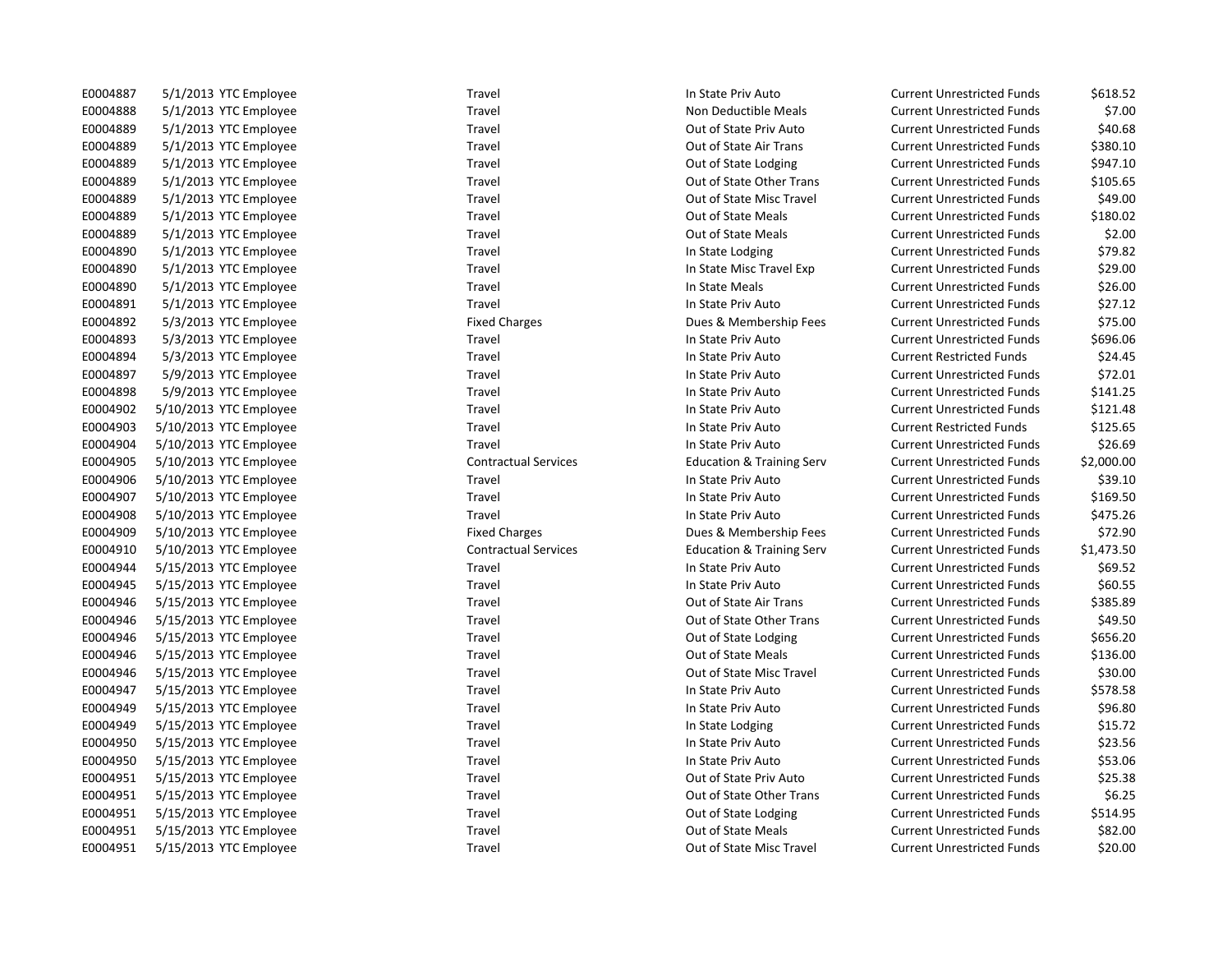| E0004952 | 5/15/2013 YTC Employee | Travel                      | Out of State Meals                   | <b>Current Unrestricted Funds</b> | \$23.84  |
|----------|------------------------|-----------------------------|--------------------------------------|-----------------------------------|----------|
| E0004953 | 5/16/2013 YTC Employee | Travel                      | In State Priv Auto                   | <b>Current Unrestricted Funds</b> | \$271.20 |
| E0004953 | 5/16/2013 YTC Employee | Travel                      | In State Meals                       | <b>Current Unrestricted Funds</b> | \$12.00  |
| E0004954 | 5/16/2013 YTC Employee | Travel                      | In State Priv Auto                   | <b>Current Unrestricted Funds</b> | \$112.34 |
| E0004955 | 5/17/2013 YTC Employee | Travel                      | In State Priv Auto                   | <b>Current Unrestricted Funds</b> | \$68.91  |
| E0004956 | 5/17/2013 YTC Employee | Travel                      | Non Deductible Meals                 | <b>Current Unrestricted Funds</b> | \$7.00   |
| E0004957 | 5/17/2013 YTC Employee | <b>Contractual Services</b> | <b>Education &amp; Training Serv</b> | <b>Current Unrestricted Funds</b> | \$975.00 |
| E0004958 | 5/21/2013 YTC Employee | Travel                      | In State Priv Auto                   | <b>Current Unrestricted Funds</b> | \$76.96  |
| E0004959 | 5/21/2013 YTC Employee | Travel                      | In State Priv Auto                   | <b>Current Unrestricted Funds</b> | \$23.24  |
| E0004960 | 5/21/2013 YTC Employee | Travel                      | In State Priv Auto                   | <b>Current Unrestricted Funds</b> | \$9.05   |
| E0004961 | 5/21/2013 YTC Employee | Travel                      | <b>Out of State Meals</b>            | <b>Current Unrestricted Funds</b> | \$105.00 |
| E0004962 | 5/21/2013 YTC Employee | Travel                      | In State Priv Auto                   | <b>Current Unrestricted Funds</b> | \$17.46  |
| E0004963 | 5/21/2013 YTC Employee | Travel                      | In State Priv Auto                   | <b>Current Unrestricted Funds</b> | \$81.36  |
| E0004963 | 5/21/2013 YTC Employee | Travel                      | Non Deductible Meals                 | <b>Current Unrestricted Funds</b> | \$7.00   |
| E0004964 | 5/21/2013 YTC Employee | Travel                      | In State Priv Auto                   | <b>Current Unrestricted Funds</b> | \$24.01  |
| E0004965 | 5/21/2013 YTC Employee | Travel                      | In State Priv Auto                   | <b>Current Unrestricted Funds</b> | \$25.99  |
| E0004966 | 5/22/2013 YTC Employee | Travel                      | In State Priv Auto                   | <b>Current Unrestricted Funds</b> | \$3.39   |
| E0004967 | 5/22/2013 YTC Employee | Travel                      | In State Priv Auto                   | <b>Current Unrestricted Funds</b> | \$124.92 |
| E0004968 | 5/22/2013 YTC Employee | Travel                      | In State Priv Auto                   | <b>Current Unrestricted Funds</b> | \$23.76  |
| E0004968 | 5/22/2013 YTC Employee | Travel                      | In State Priv Auto                   | <b>Current Unrestricted Funds</b> | \$23.76  |
| E0004968 | 5/22/2013 YTC Employee | Travel                      | In State Priv Auto                   | <b>Current Unrestricted Funds</b> | \$17.82  |
| E0004968 | 5/22/2013 YTC Employee | Travel                      | In State Priv Auto                   | <b>Current Unrestricted Funds</b> | \$17.82  |
| E0004969 | 5/22/2013 YTC Employee | Travel                      | In State Priv Auto                   | <b>Current Unrestricted Funds</b> | \$88.36  |
| E0004970 | 5/22/2013 YTC Employee | Travel                      | In State Priv Auto                   | <b>Current Unrestricted Funds</b> | \$133.35 |
| E0004971 | 5/22/2013 YTC Employee | Travel                      | Out of State Registration Fees       | <b>Current Unrestricted Funds</b> | \$80.00  |
| E0004972 | 5/22/2013 YTC Employee | Travel                      | In State Priv Auto                   | <b>Current Unrestricted Funds</b> | \$26.67  |
| E0004973 | 5/24/2013 YTC Employee | Travel                      | In State Priv Auto                   | <b>Current Unrestricted Funds</b> | \$18.87  |
| E0004974 | 5/24/2013 YTC Employee | Travel                      | In State Priv Auto                   | <b>Current Unrestricted Funds</b> | \$80.79  |
| E0004974 | 5/24/2013 YTC Employee | Travel                      | Non Deductible Meals                 | <b>Current Unrestricted Funds</b> | \$7.00   |
| E0004975 | 5/24/2013 YTC Employee | Travel                      | In State Priv Auto                   | <b>Current Unrestricted Funds</b> | \$40.68  |
| E0004976 | 5/24/2013 YTC Employee | Travel                      | In State Priv Auto                   | <b>Current Unrestricted Funds</b> | \$43.06  |
| E0004977 | 5/24/2013 YTC Employee | Travel                      | In State Priv Auto                   | <b>Current Unrestricted Funds</b> | \$76.26  |
| E0004978 | 5/24/2013 YTC Employee | Travel                      | In State Priv Auto                   | <b>Current Unrestricted Funds</b> | \$15.58  |
| E0004979 | 5/24/2013 YTC Employee | Travel                      | Out of State Other Trans             | <b>Current Unrestricted Funds</b> | \$50.00  |
| E0004979 | 5/24/2013 YTC Employee | Travel                      | <b>Out of State Meals</b>            | <b>Current Unrestricted Funds</b> | \$87.00  |
| E0004980 | 5/24/2013 YTC Employee | Travel                      | Out of State Other Trans             | <b>Current Unrestricted Funds</b> | \$50.00  |
| E0004980 | 5/24/2013 YTC Employee | Travel                      | Out of State Meals                   | <b>Current Unrestricted Funds</b> | \$87.00  |
| E0004981 | 5/24/2013 YTC Employee | Travel                      | In State Priv Auto                   | <b>Current Unrestricted Funds</b> | \$213.36 |
| E0004982 | 5/24/2013 YTC Employee | Travel                      | In State Priv Auto                   | <b>Current Unrestricted Funds</b> | \$58.51  |
| E0004983 | 5/30/2013 YTC Employee | Travel                      | In State Priv Auto                   | <b>Current Unrestricted Funds</b> | \$11.30  |
| E0004984 | 5/30/2013 YTC Employee | Travel                      | In State Priv Auto                   | <b>Current Unrestricted Funds</b> | \$29.48  |
| E0004985 | 5/30/2013 YTC Employee | Travel                      | In State Priv Auto                   | <b>Current Unrestricted Funds</b> | \$141.25 |
| E0004986 | 5/30/2013 YTC Employee | Travel                      | Out of State Priv Auto               | <b>Current Unrestricted Funds</b> | \$64.42  |
| E0004987 | 5/30/2013 YTC Employee | Travel                      | In State Priv Auto                   | <b>Current Unrestricted Funds</b> | \$160.02 |